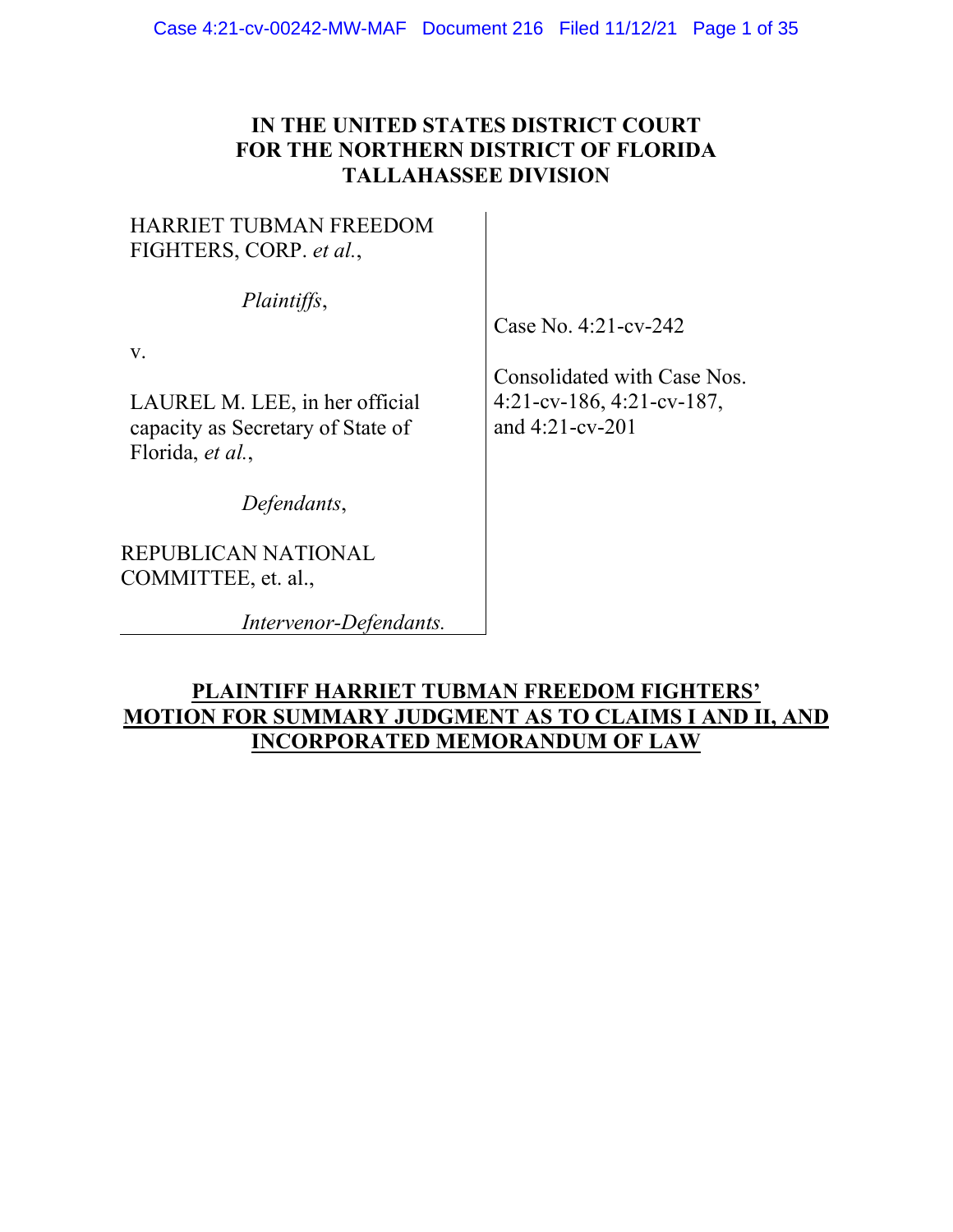# **TABLE OF CONTENTS**

<span id="page-1-0"></span>

| B. Third Party Voter Registration Organizations in Florida3                                                                                    |  |
|------------------------------------------------------------------------------------------------------------------------------------------------|--|
|                                                                                                                                                |  |
|                                                                                                                                                |  |
|                                                                                                                                                |  |
|                                                                                                                                                |  |
|                                                                                                                                                |  |
| 1. The Disclaimer and Disclosure Requirement Violates the First<br><b>Amendment By Compelling HTFF to Speak A Government Message It</b>        |  |
| 2. The Disclaimer and Disclosure Requirement Violates the Due Process<br>Clause of the Fourteenth Amendment because it is Void for Vagueness25 |  |
| 3. HTFF is entitled to injunctive and declaratory relief31                                                                                     |  |
|                                                                                                                                                |  |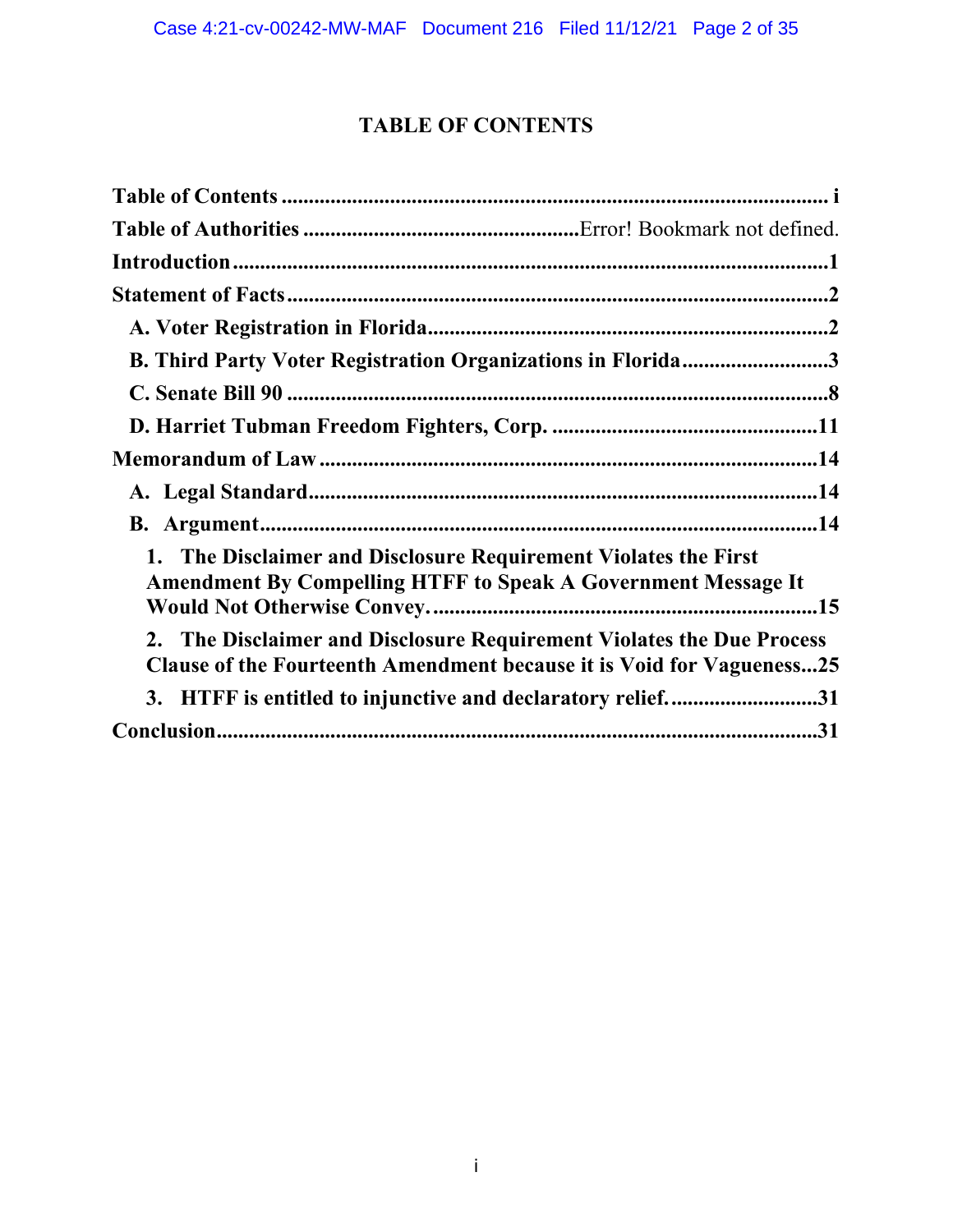#### **INTRODUCTION**

<span id="page-2-0"></span>When Defendants asked Plaintiff Harriet Tubman Freedom Fighters what it wants this Court to do, it replied: "We want to be able to speak freely, and we don't want words put into our mouths for us to say what the state wants us to say. That isn't freedom."[1](#page-2-1) This is a straightforward First Amendment challenge to government overreach conscripting private actors to be the state's mouthpiece, coupled with unbridled enforcement authority.

Section 97.0575, as amended by Florida Senate Bill 90 ("SB 90"), violates Plaintiff Harriet Tubman Freedom Fighters' ("HTFF" or "Plaintiff") First Amendment rights and Fourteenth Amendment right to due process because it (1) compels Plaintiff to alter its core political speech to speak a particular governmentdictated message with which it disagrees and would not otherwise communicate, and (2) fails to adequately put Plaintiff on notice of the consequences for failing to speak this government script.

SB 90 requires that third-party voter registration organizations ("3PVROs") "notify the applicant at the time the [registration] application is collected that the organization might not deliver the application to the division or the supervisor of elections in the county in which the applicant resides in less than 14 days or before registration closes for the next ensuing election," "advise the applicant that he or

<span id="page-2-1"></span><sup>1</sup> ECF 212-1, Dep. of Rosemary McCoy vol. I ("HTFF Dep. I"), 112:11–14 (Oct. 8, 2021).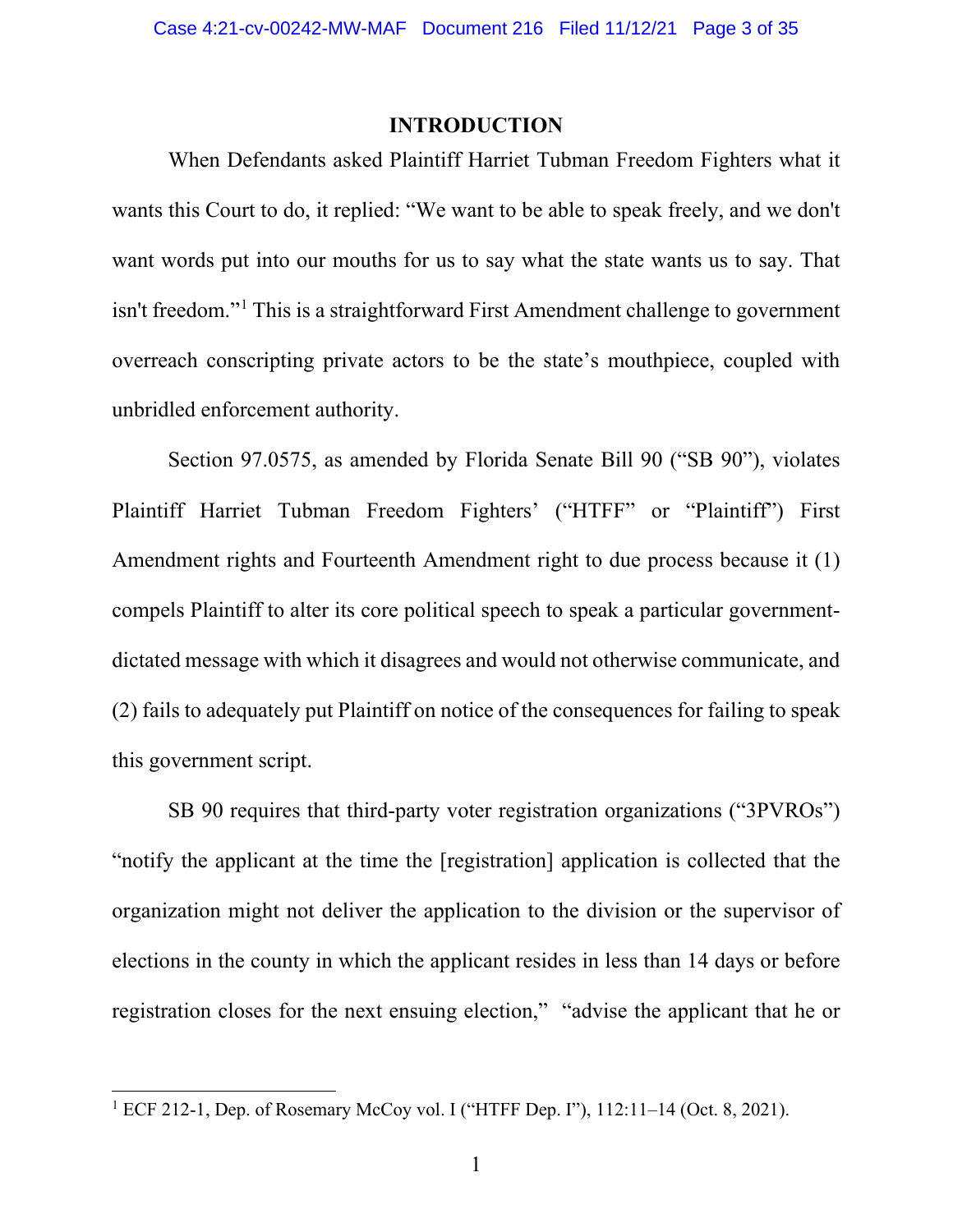she may deliver the application in person or by mail," and "inform the applicant how to register online with the division and how to determine whether the application has been delivered" (the "Disclaimer and Disclosure Requirement"). Fla. Stat. § 97.0575(3)(a). It identifies no specific penalty for noncompliance; however, the Secretary "may refer" suspected violations to the Attorney General, who "may institute a civil action for a violation of this section or to prevent a violation of this section." *Id.* § 97.0575(4). Such actions "may include a permanent or temporary injunction, a restraining order, or any other appropriate order." *Id.* 

This prescribed speech is an impermissible content-based restriction that serves no legitimate government interest, let alone a compelling one. SB 90 compels Plaintiff to undermine its own mission by forcing it to adopt a government script with no justification, a particularly egregious violation given it targets Plaintiff's core political speech. Finally, the Disclaimer and Disclosure Requirement violates Plaintiff's due process rights by failing to put 3PVROs, such as Plaintiff, on notice of the specific, potential penalties for noncompliance.

Accordingly, Plaintiff's summary judgment motion should be granted.

## **STATEMENT OF FACTS**

## <span id="page-3-1"></span><span id="page-3-0"></span>**A. Voter Registration in Florida**

Defendant Secretary is Florida's chief election official. Fla. Stat. § 97.012. The Secretary promulgates Florida's voter registration application pursuant to its

2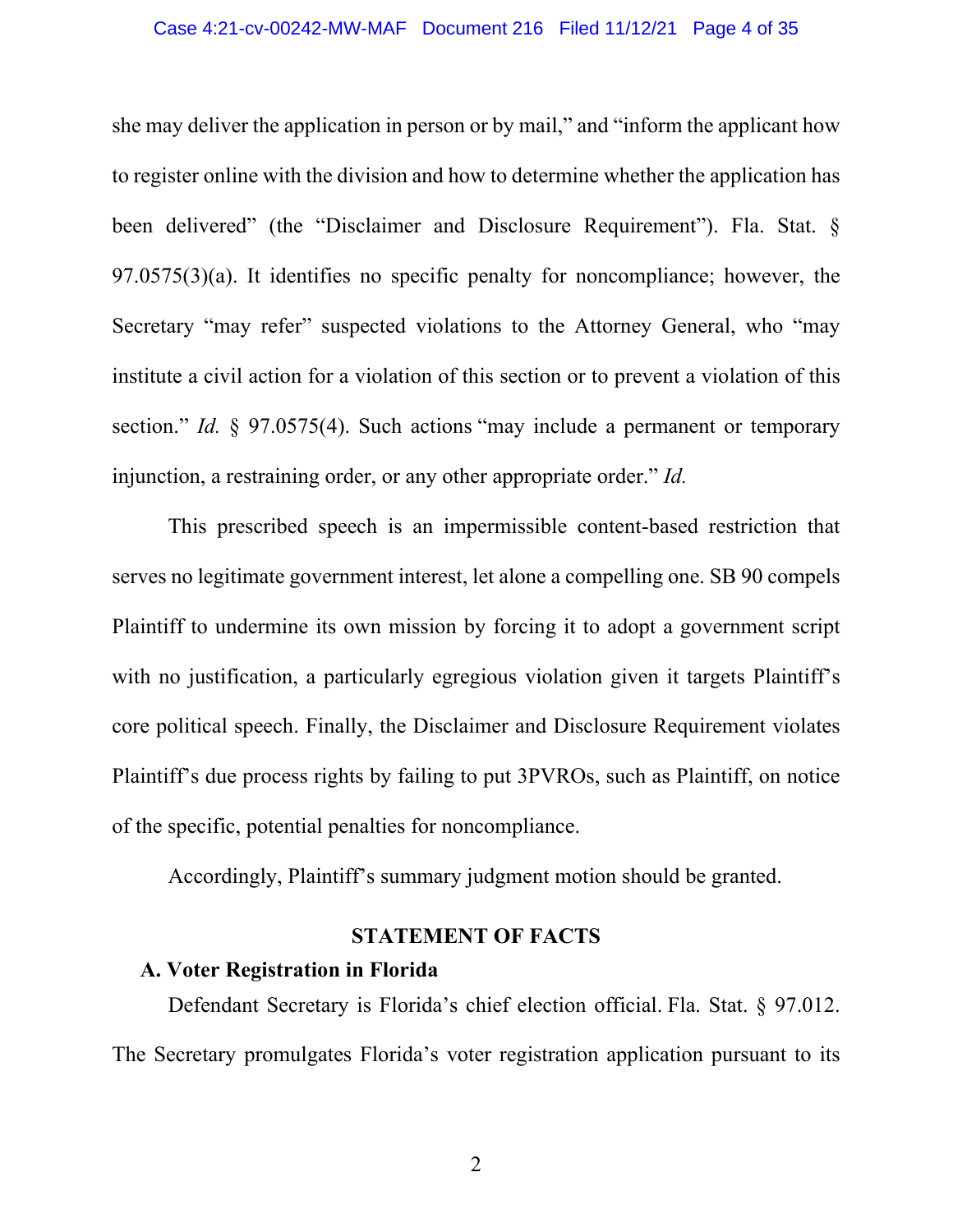regulatory authority. Fla. Admin. Code r. 1S-2.040. Florida's voter registration ("VR") form contains the following instruction:

> **Where to Register:** You can register to vote by completing this application and delivering it in person or by mail to any supervisor of elections' office, office that issues driver's licenses, or voter registration agency (public assistance office, center for independent living, office serving persons with disabilities, public library, or armed forces recruitment office) or the Division of Elections. Mailing addresses are on page [2](#page-4-1) of this form.<sup>2</sup>

It further states, "the downloadable/printable online form is available at registertovoteflorida.gov".[3](#page-4-2) It references neither online voter registration nor 3PVROs.[4](#page-4-3)

# <span id="page-4-0"></span>**B. Third Party Voter Registration Organizations in Florida**

In Florida, before engaging in voter registration activities, 3PVROs must register directly with the Division of Elections and provide specific information about their operations, officers, employees, and agents.<sup>[5](#page-4-4)</sup> Fla. Stat. § 97.0575(1); Fla. Admin Code r. 1S-2.042. Organizations are then assigned an organization ID, which they must place along with the date the application is collected from the applicant

<span id="page-4-1"></span><sup>2</sup>ECF 212-22, at 2, Form DS-DE 39, *Florida Voter Registration Application*, FLA. DEP'T OF STATE (Oct. 2013) ("Fla. Voter Reg. Form") (Produced as HTFF00440-41), *available* at. [https://files.floridados.gov/media/704795/dsde39-english-pre-7066-20200914.pdf.](https://files.floridados.gov/media/704795/dsde39-english-pre-7066-20200914.pdf) 3 *Id.*

<span id="page-4-3"></span><span id="page-4-2"></span><sup>4</sup> *Id.*

<span id="page-4-4"></span><sup>5</sup> Fla. Admin. r. 1S-2.042 (Form DS-DE119), *Florida Third-party Voter Registration Organization ("3PVRO") Registration Form*, FLA. DEP'T OF STATE (Sep. 2012), *available at* [https://files.floridados.gov/media/693298/dsde119.pdf.](https://files.floridados.gov/media/693298/dsde119.pdf)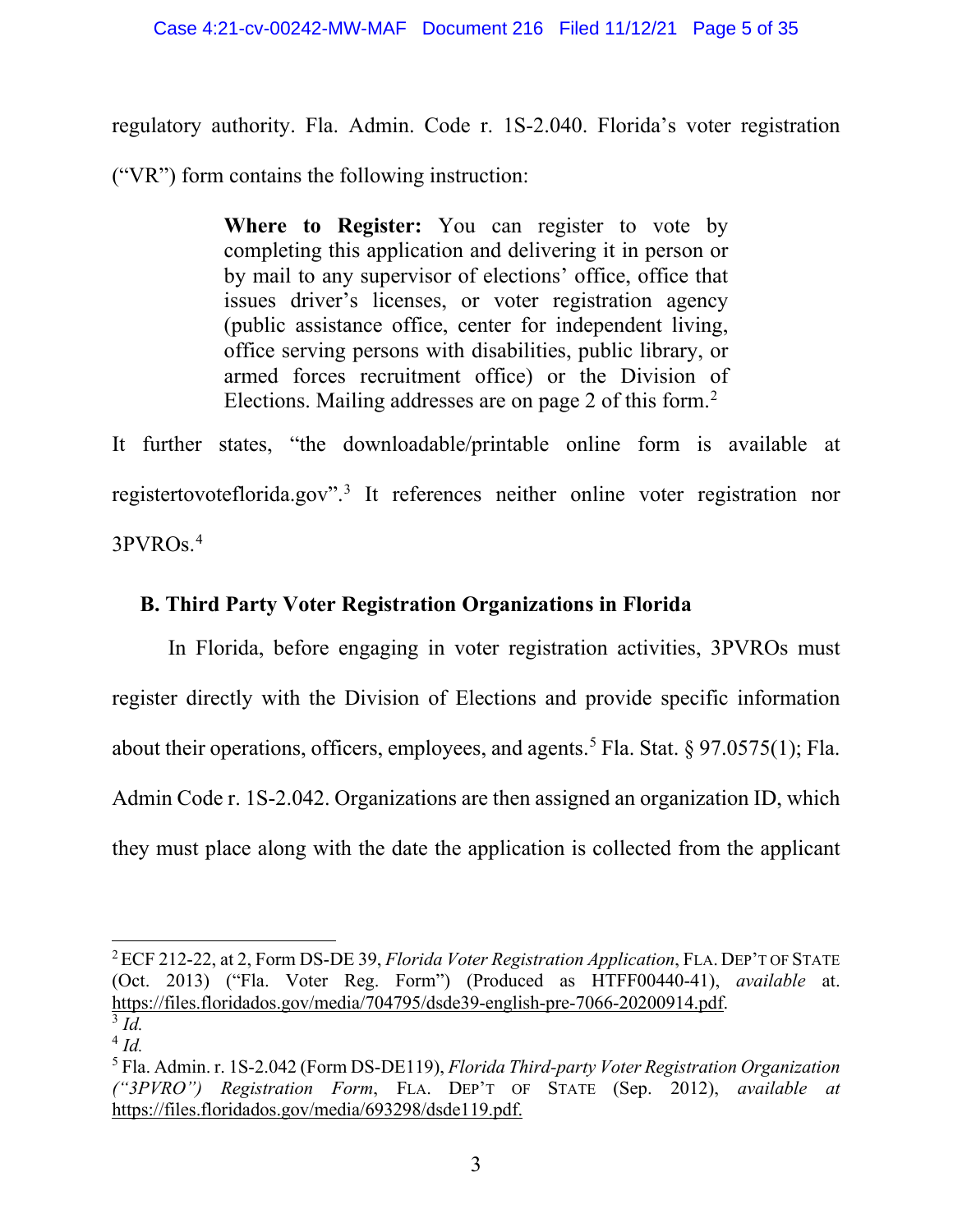"in a conspicuous space on the bottom portion of the reverse side of the voter registration application in a manner that does not obscure any other entry." Fla. Admin Code r. 1S-2.042(4)(b). Each county supervisor of elections must "provide to the division information on voter registration forms assigned to and received from third-party voter registration organizations. Fla. Stat. § 97.0575(2). The law further provides:

> A third-party voter registration organization that collects voter registration applications serves as a fiduciary to the applicant, ensuring that any voter registration application entrusted to the organization, irrespective of party affiliation, race, ethnicity, or gender, must be promptly delivered to the division or the supervisor of elections in the county in which the applicant resides within 14 days after the application was completed by the applicant, but not after registration closes for the next ensuing election.<sup>[6](#page-5-0)</sup>

*Id.* § 97.0575(3)(a). Specific fines may be assessed against a 3PVRO for failing to timely return a completed voter registration form, culminating in a \$1,000 aggregate fine "for violations committed in a calendar year[.]" *Id.*

Between 2009 and November 5, 2021, 2,149,709 voter registration applications were received from 3PVROs.[7](#page-5-1) These applications represent at least

<span id="page-5-0"></span> $6$  Prior to SB 90, this Court ruled that the prior version of Fla. Stat.  $8$  97.0575 required 3PVROs to submit applications within 10 days of receipt from the applicant. *Judgment, League of Women Voters of Fla.*, No. 4:11-cv-00628-RH-CAS at \*1 (N.D. Fla. Aug. 31, 2012), ECF 84 (enjoining Fla. Stat. § 97.0575(3)(a)(2) to the extent it requires delivery of an application within 48 hours or any period less than 10 days).

<span id="page-5-1"></span><sup>7</sup> ECF 212-29 at 200, "Voter Registration Applications Received and/or Provided," *Third Party Voter Registration Organizations*, FLA. DEP'T OF STATE,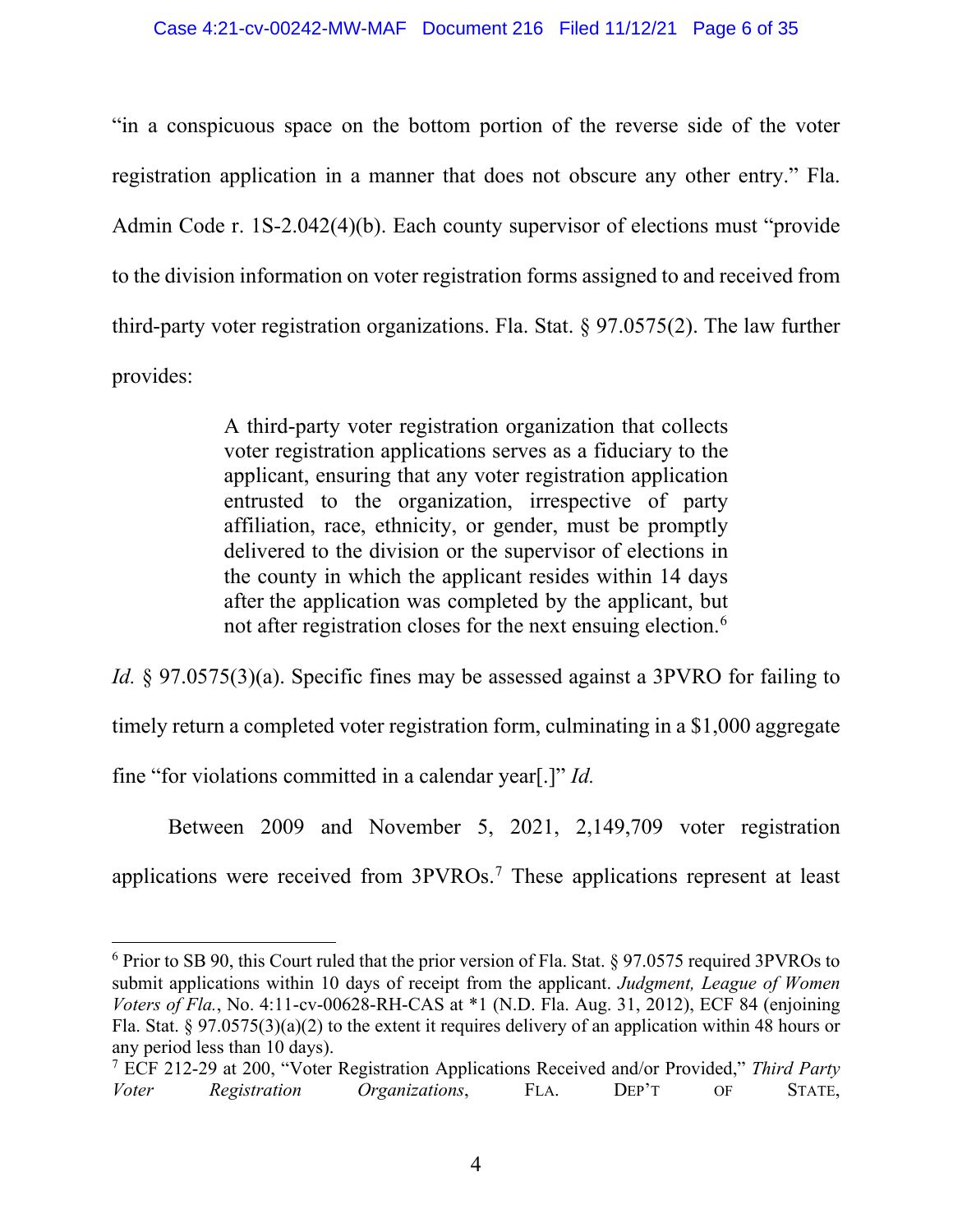763,240 currently-registered individual voters whose latest registration contact with the state (new application or most recent registration update) involved assistance from a 3PVRO.[8](#page-6-0) This current number excludes voters who originally registered through a 3PVRO and then later updated their registration through another method, e.g., a voter registration agency or driver license office.<sup>[9](#page-6-1)</sup>

Of Florida's sixty-seven counties, eleven do not track voter applications delivered late by 3PVROs. [10](#page-6-2) Thirty-six counties had such information, but reported no late forms turned in by 3PVROs in 2020. [11](#page-6-3) Only eight counties had more than five voter registration applications turned in late by 3PVROs in 2020. [12](#page-6-4) Sixty-four

<https://tpvr.elections.myflorida.com/Applications.aspx> ("3PVRO Applications Database") (lasted visited Nov. 5, 2021) (referenced in ECF 212-4 at 4, Sec'y of State ("SoS") Resp. to Pl.'s 1st Set of Interrogs. No. 3).

<span id="page-6-0"></span><sup>8</sup> ECF 212-3, Dep. of Maria Matthews, 204:3-24 (Oct. 20, 2021).

<span id="page-6-1"></span><sup>9</sup> *Id.*

<span id="page-6-2"></span><sup>&</sup>lt;sup>10</sup> ECF 212-11 at 7-8, 17, 26-27, 32, 40, 48-49, 56-57, 67-68, 95, 100-101, Resps. of Cnty. Supervisors of Elections ("SoE") to League of Women Voters of Fla. (LWVFL) Pls.' 1 Set of Interrogs., No. 7 (Clay, Gilchrist, Gulf, Hillsborough, Madison, Martin, Okaloosa, Okeechobee, Union and Volusia Counties); ECF 212-32 at 18 Orange Co. Resp. to LWVFL's RFP 33.

<span id="page-6-3"></span><sup>&</sup>lt;sup>11</sup>ECF 212-12 at 5-6, 11-12, 17, 23, 30, 38, 48, 54, 60, 66, 77, 87, 100, 111, Resps. of Cnty. SoEs to LWVFL Pls.' 1 Set of Interrogs., No. 7 (Baker, Bay, Bradford, Calhoun, Collier, Columbia, DeSoto, Dixie, Franklin, Hamilton, Hardee, Hendry, Hernando Glades); ECF 212-13 at, 10, 15, 22, 30, 37, 46, 60, 67, 72, 79, 87, 93, 99, 105, 117, 122, Resps. of Cnty. SoEs to LWVFL Pls.' 1st Set of Interrogs., No. 7 (Holmes, Jackson, Lee, Nassau, Manatee, Miami-Dade, Palm Beach, Putnam, Sarasota, St. Lucie, Sumter, Suwannee, Taylor, Wakulla, Walton, Washington, Liberty Counties) (Bay, Hendry Lee, Miami-Dade (documents referenced for Bay, Hendry, Lee, Miami-Dade Cntys, do not indicate existence of 2020 late forms); ECF 212-14 at 5, 12, 21, Resps. of Cnty. SoEs to LWVFL Pls.' 1 Set of Interrogs., No. 7 (Lafayette, Indiana River, Monroe); ECF 212-37, Deposition of Joe Scott, Broward Cnty. SoE, 79:25-80:6, 86:25-87:4; ECF No. 212-33 at 11, Lake Cnty. SoE Supp. Resp. to LWVFL Pls.' Req. for Prod. ("RFP") No. 33.

<span id="page-6-4"></span><sup>12</sup> ECF 212-34 at 6-7, 12-13, 27-28, 39, 68-69, Resps. of Cnty. SoEs to LWVFL Pls.' 1 Set of Interrogs., No. 7 (Duval, Escambia, Highlands, Leon and Polk); ECF 212-35 at 3-12, 25-27. Documents Produced by Cnty. SOEs to LWVFL Pls.' RFP No. 33 (Brevard, Pasco); ECF 212-36 at 5, St. John's Cnty. SoE Resp. to LWVFL Pls.' Request for Admission ('RFA") No. 10.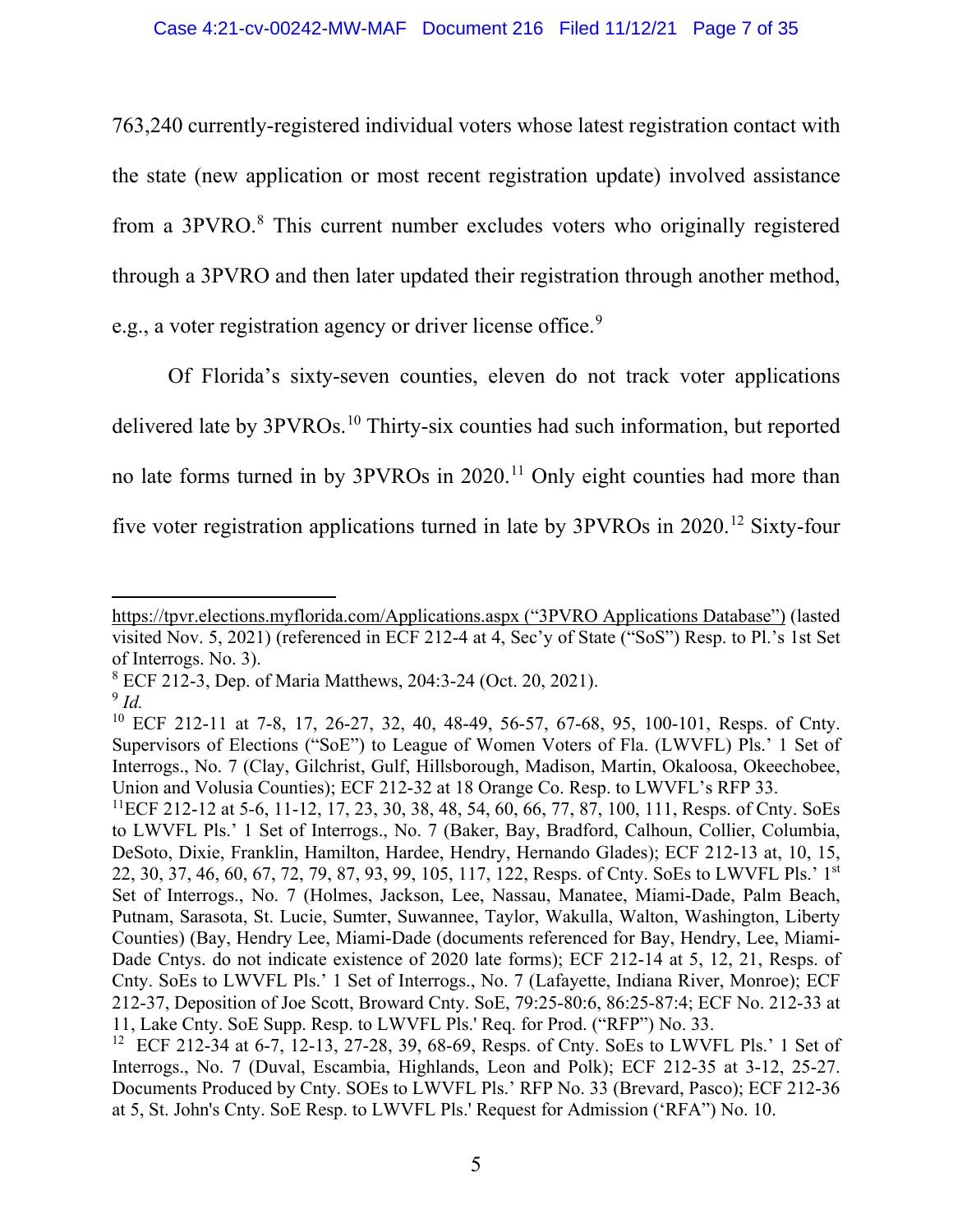counties admitted that they were not aware of any voter in their county who was unable to vote in 2020 as a result of a 3PVRO returning their voter registration form late or failing to return a voter registration form.<sup>[13](#page-7-0)</sup> Some 3PVROs in 2020 submitted completed registration forms after the close of registration, but such instances were rare; only one county reported any registration applicants as unable to vote in an election—the March primary—because their applications were received from 3PVROs after the close of registration, affecting 12 residents.[14](#page-7-1) Across the counties which produced records regarding "late" 3PVRO voter registration applications including those which did not arrive within the mandated 10-day turnaround window, the documents indicate that the number of late forms in 2020 were in the low hundreds.<sup>[15](#page-7-2)</sup>

<span id="page-7-0"></span><sup>13</sup> ECF 212-38 at 3, 14-15, 22-23, 30-31, 38-39, 54, 79-80, 88, 99, 108-09, 118, 127-28, 135-36, 152, 161, 170 Resps. of Cnty. SoEs to LWVFL Pls.' RFA, No. 10 (Alachua, Baker, Bay, Bradford, Brevard, Broward, Calhoun, Charlotte, Citrus, Clay, Collier, Columbia, DeSoto, Duval, Dixie, Escambia); ECF 212-39 at 4-5, 20-21, 28-29, 36-37, 54, 66-67, 82-83, 94, 106, 117, 122-23, 138, 157 Resps. of Cnty. SoEs to LWVFL Pls.' RFA, No. 10 (Flagler, Franklin, Gadsden, Gilchrist, Glades, Gulf, Hamilton, Hardee, Hendry, Hernando, Highlands, Hillsborough, Holmes); ECF 212- 40 at 5, 15-16, 24, 39-40, 48, 58, 69, 81-82, 89-90, 106, 116, 126, 134, 142, 151 Resps. of Cnty. SoEs to LWVFL Pls.' RFA, No. 10 (Indian River, Jackson, Jefferson, Lafayette, Lake, Lee, Levy, Liberty, Madison, Manatee, Marion, Martin, Miami-Dade, Monroe, Leon); ECF 212-41 at 4-5, 13, 25, 38, 47, 65, 91, 100-01, 108-09, 116-17, 130, Resps. of Cnty. SoEs to LWVFL Pls.' RFA, No. 10 (Nassau, Okaloosa, Okeechobee, Orange, Osceola, Palm Beach, Polk, Putnam, Santa Rosa, Sarasota, Seminole); ECF 212-42 at 5, 14-15, 22-23, 30-31, 38-39, 46, 55-56, 63-64, 71-72 Resps. of Cnty. SoEs to LWVFL Pls.' RFA, No. 10 (St. Lucie, Sumter, Suwannee, Taylor, Union, Volusia, Wakulla, Walton, and Washington Counties).

<span id="page-7-1"></span><sup>&</sup>lt;sup>14</sup> ECF 212-36 at 5, St. Johns County SOE Resp. to LWVFL Pls.' RFA No. 10.

<span id="page-7-2"></span><sup>15</sup> ECF 212-34 at 6-7, 12-13, 19, 27-28, 39, 51, 58 68-69, 76, Resps. of Cnty. SoEs to LWVFL Pls.' 1<sup>st</sup> Set of Interrogs., No. 7 (Duval (reported 116 non-compliant voter registration applications from 3PVROs but did not distinguish between late forms and forms which were noncompliant for other reasons. The actual number of late forms received may be lower), Escambia, Gadsden,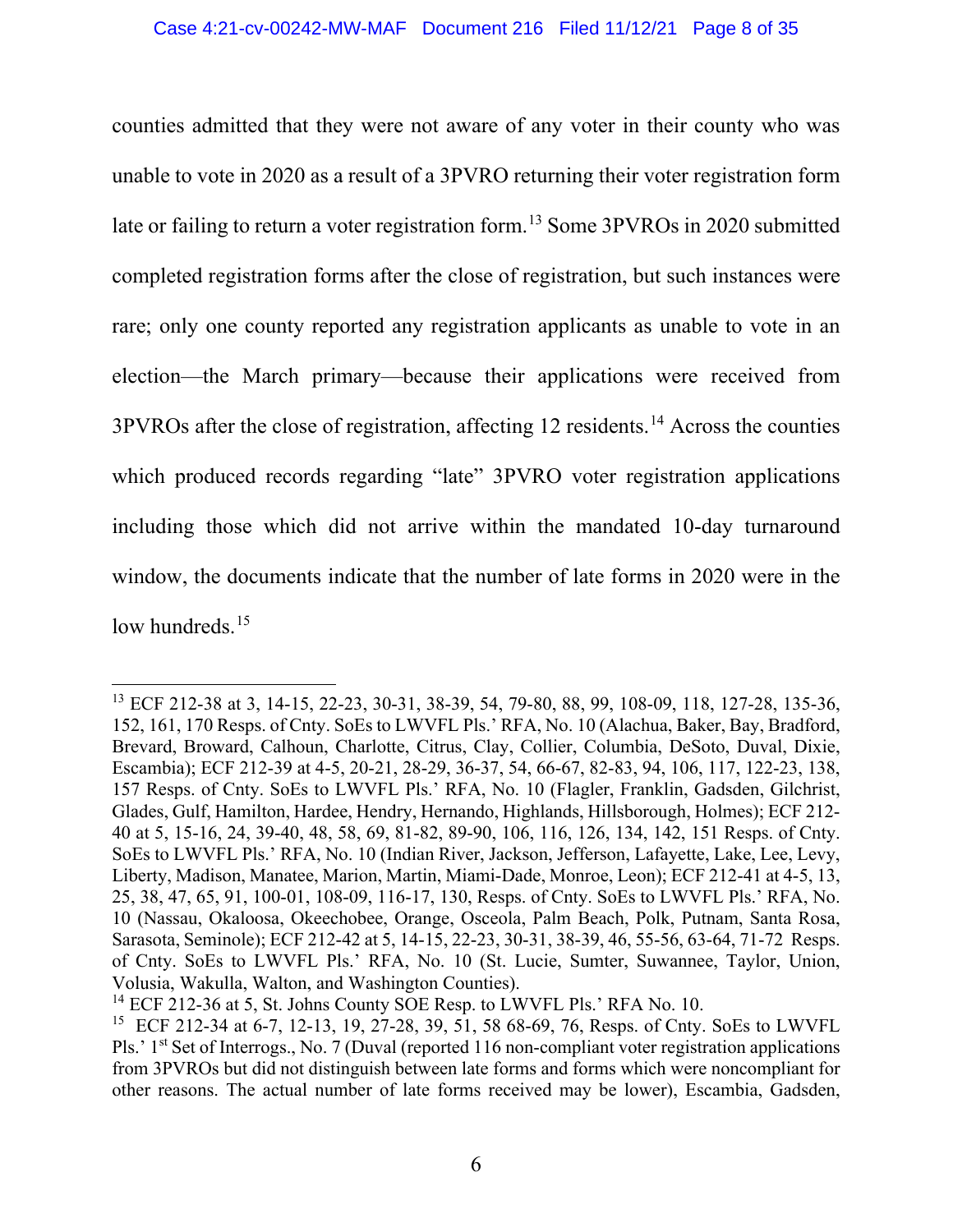Since 2011, the Secretary has referred three cases to the Attorney General ("AG") for  $\S$  97.0575(4) enforcement, all referred in 2011-2012 under the preinjunction version of Fla. Stat. § 97.0575 which required 3PVROs to submit applications so that they were received within 48 hours of accepting them from the applicant. [16](#page-8-0) The AG has pursued no enforcement actions against 3PVROs since 2012.<sup>[17](#page-8-1)</sup> Enforcement decisions are "made on a case-by-case basis based on the particular facts and circumstances."[18](#page-8-2) At deposition, the office was unaware of any enforcement guidelines with respect to violations of the Disclaimer and Disclosure Requirement<sup>19</sup>; unable to describe beyond the statutory language what type of civil actions it can pursue with respect to disclaimer and disclosure provision violations<sup>[20](#page-8-4)</sup>; could not say whether any type of relief besides an injunction or restraining order would be appropriate for a violation<sup>[21](#page-8-5)</sup>; and did not know whether a  $3PVRO's$  status

Highlands, Leon (reported 324 late voter registration forms based on records "dating to 2015"), Levy, Osceola, Polk, and Seminole); ECF 212-35 at 3, 5, 7, 9, 11, 13, 16, 19, 22, 25, Docs produced by Cnty. SoEs to LWVFL Pls.' RFP No. 33 (Brevard, Citrus, Flagler, Marion, Santa Rosa, Pasco); ECF 212-36 at 5, St. John's County SoE Resp. to LWVFL Pls.' RFA No. 10.

<span id="page-8-0"></span><sup>16</sup> *See* ECF 212-15, at 2, ECF 212-16, at 2, ECF 212-17, at 3, Florida DOS Referral Letters to Attn'y Gen. ("AG"), OAG-LWVF 003473, OAG-LWVF 003384; AG Draft Complaint, OAG0LWVF\_003404; *League of Women Voters of Fla. v. Browning*, 863 F. Supp. 2d 1155, 1160– 63 (N.D. Fla. 2012).

<span id="page-8-1"></span><sup>17</sup> *See* ECF 212-7, Dep. of Elizabeth Guzzo, 68:7-71:3 (Oct. 22, 2021).

<span id="page-8-2"></span> $18$  ECF 212-9 at 6, AG Resp. to Pl.'s 1st Set of Interrogs., No 10.

<span id="page-8-3"></span><sup>19</sup> ECF 212-7, Guzzo Dep., 73:22-74.

<span id="page-8-4"></span><sup>20</sup> *Id.*, 74:10-14.

<span id="page-8-5"></span><sup>21</sup> *Id.*, 75:17-22.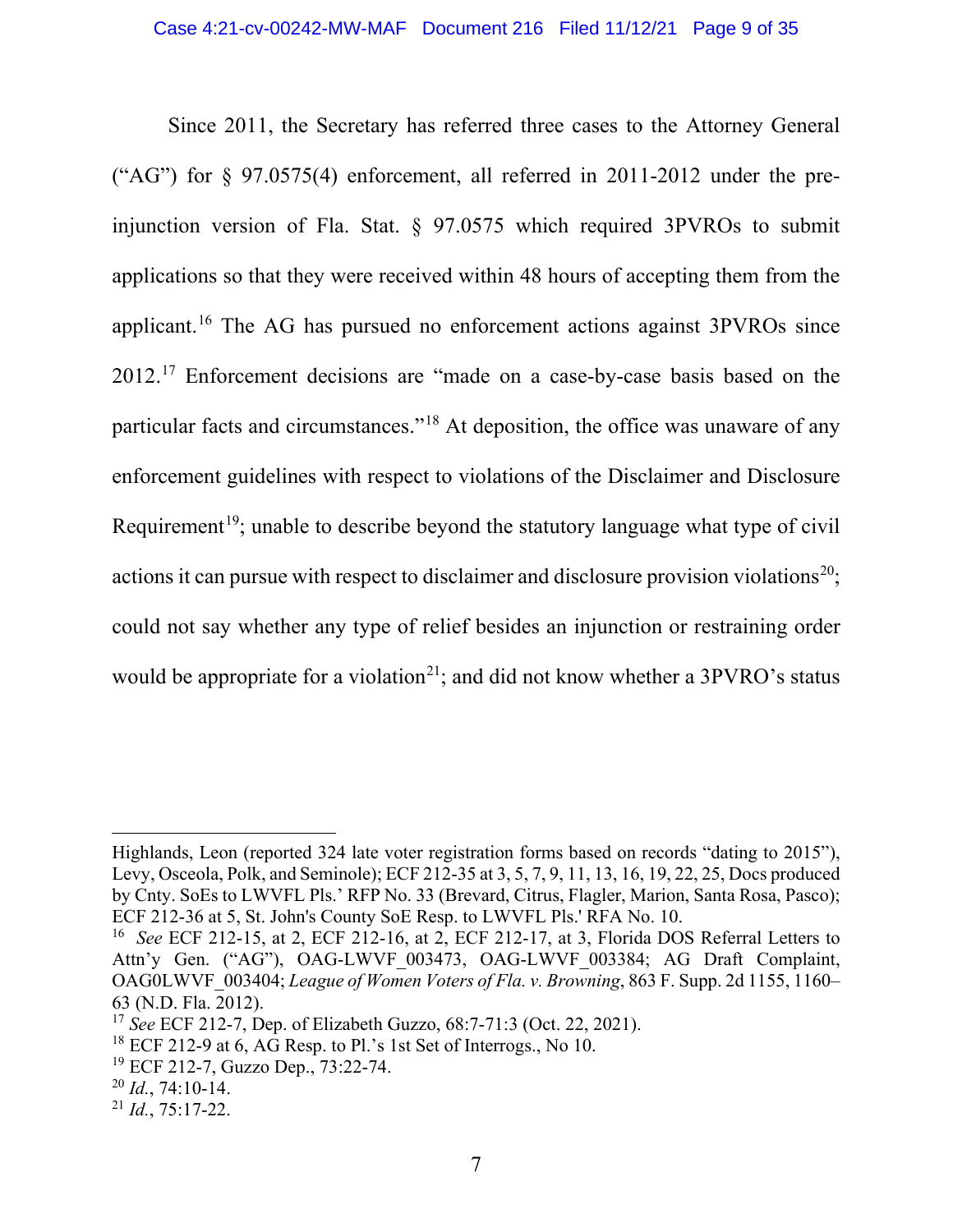could be revoked for violating the requirement,<sup>[22](#page-9-1)</sup> nor who could be subject to an enforcement action.[23](#page-9-2)

# <span id="page-9-0"></span>**C. Senate Bill 90**

During the March 22, 2021 committee hearing on HB 7041, SB 90's companion bill, [24](#page-9-3) the bill's sponsor, House Rep. Ingoglia, stated only that the 3PVRO changes "require[] [3PVROs] to inform applicants of a possible registration delay and that they may register online or deliver the application personally".<sup>[25](#page-9-4)</sup> April committee hearings did not address the disclaimer and disclosure provision changes.[26](#page-9-5) Both chambers passed the bill on April 29, 2021, and, on May 6, Governor DeSantis signed it, making it effective immediately.<sup>27</sup> Fla. Ch. L. 2021-11 § 33.

<span id="page-9-1"></span><sup>22</sup> *Id.*, 75:23-76:2.

<span id="page-9-2"></span><sup>23</sup> *Id.*, 76:7-25.

<span id="page-9-3"></span><sup>&</sup>lt;sup>24</sup> See CS for CS for CS for SB 90 (adopted by Fla. Senate Rules Committee Apr. 20, 2021); "Bill History," *Senate Bill 90*, FLA. SENATE, <https://www.flsenate.gov/Session/Bill/2021/90/?Tab=BillHistory> (last visited Nov. 11, 2021); ECF 212-18, at 13, SoS Resp. to *Florida Rising Together* Pls.' RFA, No. 35 ("Admitted that the Florida Senate's webpage for SB 90 is an accurate and authentic reflection of SB 90's history, text amendments, and analysis").

<span id="page-9-4"></span><sup>25</sup> *Elections: Hearing on H.B. 7041/Proposed Comm. B. PIE 21-05 Before the H. Pub. Integrity & Elections Comm.*, 2021 Leg., 123rd Sess. (Fla. 2021), [https://thefloridachannel.org/videos/3-22-](https://thefloridachannel.org/videos/3-22-21-house-public-integrity-elections-committee/) [21-house-public-integrity-elections-committee/,](https://thefloridachannel.org/videos/3-22-21-house-public-integrity-elections-committee/) at 25:58-26:06.

<span id="page-9-5"></span><sup>&</sup>lt;sup>26</sup> See Elections: *Hearing on H.B. 7041 Before the H. Appropriations Comm.*, 2021 Leg., 123rd Sess. (Fla. 2021),

[https://thefloridachannel.org/videos/4-8-21-house-appropriations-](https://thefloridachannel.org/videos/4-8-21-house-appropriations-committee/)

[committee/](https://thefloridachannel.org/videos/4-8-21-house-appropriations-committee/)*; Elections: Hearing on H.B. 7041 Before the H. State Affs. Comm.,* 2021 Leg., 123rd Sess. (Fla. 2021), [https://thefloridachannel.org/videos/4-19-21-house-state-affairs](https://thefloridachannel.org/videos/4-19-21-house-state-affairs-committee/)[committee/](https://thefloridachannel.org/videos/4-19-21-house-state-affairs-committee/)*; Elections: Hearing on S.B. 90 Before the S. Comm. on Rules,* 2021 Leg., 123rd Sess. (Fla. 2021), [https://thefloridachannel.org/videos/4-20-21-senate-committee-on-rules/.](https://thefloridachannel.org/videos/4-20-21-senate-committee-on-rules/)<br><sup>27</sup>See ECF 212-26 at 6, 8 "Bill History," Senate Bill 90, FLA. SE

<span id="page-9-6"></span>at 6, 8 "Bill History," *Senate Bill 90*, FLA. SENATE, <https://www.flsenate.gov/Session/Bill/2021/90/?Tab=BillHistory> (last visited Nov. 11, 2021).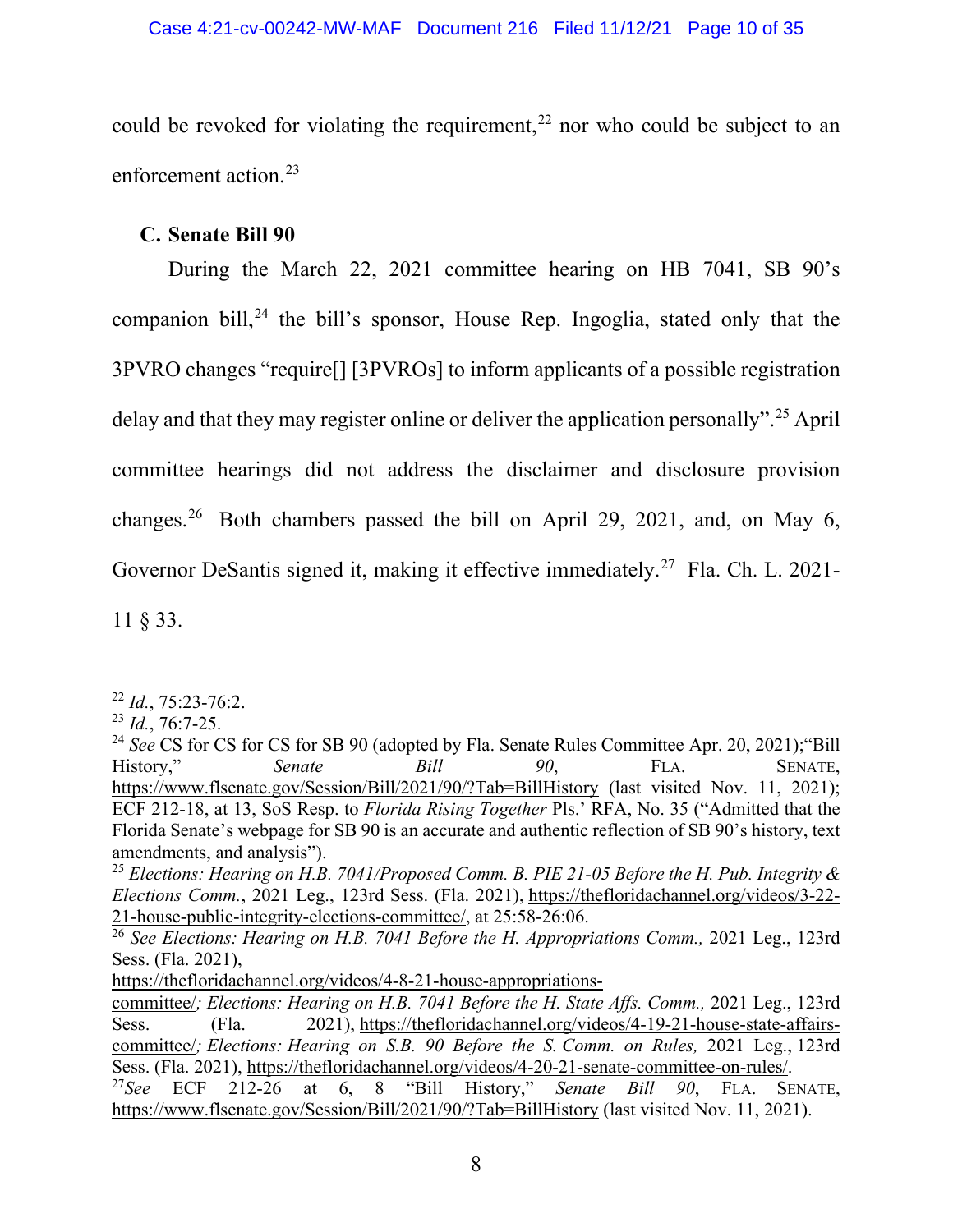Section 7 of SB 90 amends Fla. Stat. § 97.0575(3)(a), which governs

3PVROs, to include the following language:

A third-party voter registration organization must notify the applicant at the time the application is collected that the organization might not deliver the application to the division or the supervisor of elections in the county in which the applicant resides in less than 14 days or before registration closes for the next ensuing election and must advise the applicant that he or she may deliver the application in person or by mail. The third-party voter registration organization must also inform the applicant how to register online with the division and how to determine whether the application has been delivered.

During this litigation, the Defendants shifted their position about whether the fines

enumerated in  $\S$  97.0575(3)(a) apply to the Disclaimer and Disclosure

Requirement,<sup>[28](#page-10-0)</sup> but now concede that such fines are inapplicable.<sup>[29](#page-10-1)</sup>

According to the Secretary, violations of the Requirement are addressed via §

97.0575(4), which provides:

If the Secretary of State reasonably believes that a person has committed a violation of this section, the secretary may refer the matter to the Attorney General for enforcement. The Attorney General may institute a civil action for a violation of this section or to prevent a violation of this section. An action for relief may include a permanent or temporary injunction, a restraining order, or any other appropriate order.<sup>[30](#page-10-2)</sup>

<span id="page-10-0"></span><sup>28</sup> ECF 79-1, at 35-36.

<span id="page-10-1"></span><sup>29</sup> ECF 158, at 2; ECF 212-3, Matthews Dep., 174:13-175:5.

<span id="page-10-2"></span><sup>30</sup> ECF 158 at 2.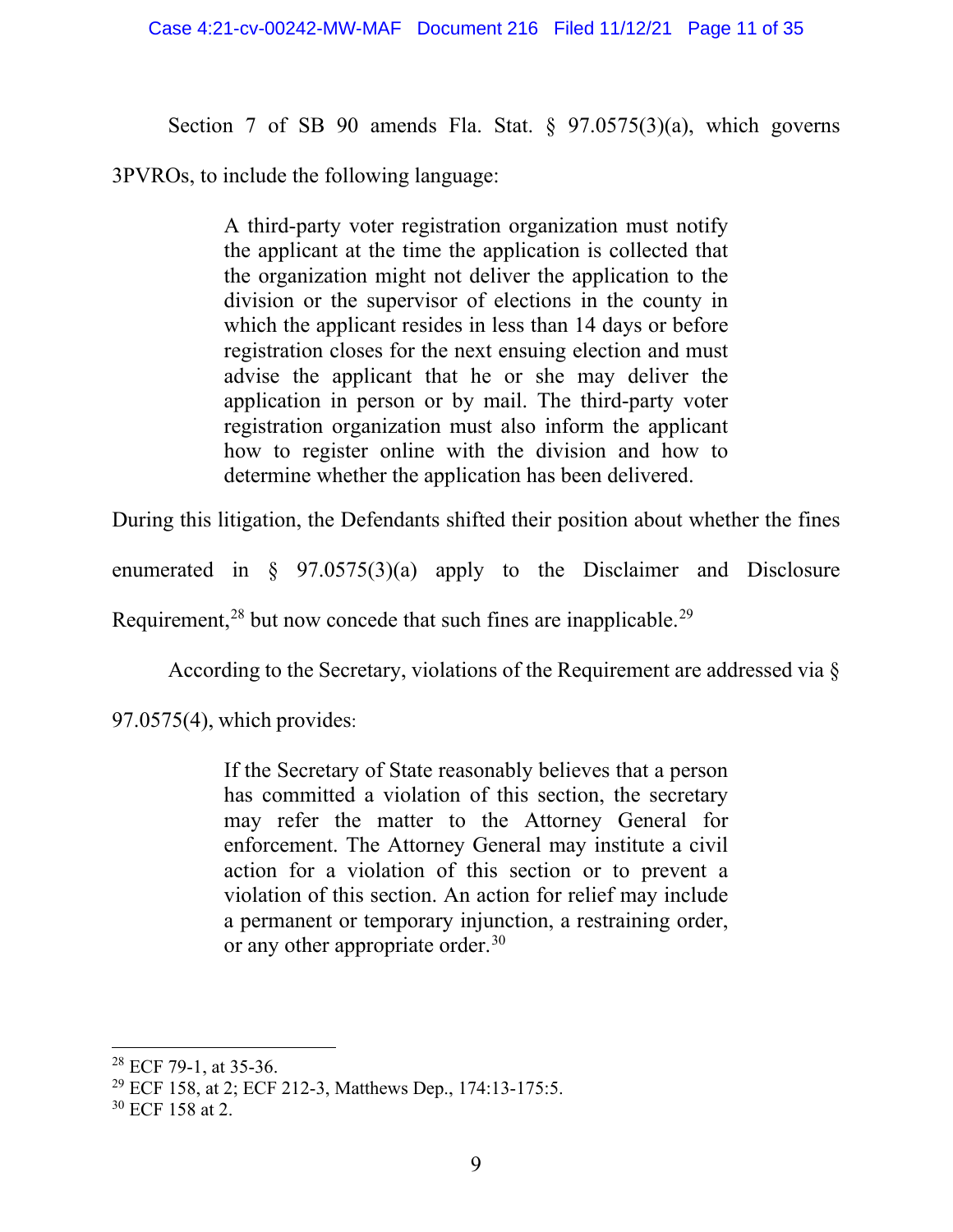Fla. Stat. § 97.0575(4). The Secretary stated that she intends to promulgate regulations that might "address" the enforcement of the Disclaimer and Disclosure Requirement but has not drafted any to date.<sup>[31](#page-11-0)</sup>

During discovery Defendant Secretary advanced various post-hoc rationales

for the Disclaimer and Disclosure Requirement, including that it:

- 1. "serves to remind voters that they can register directly through various means, including online and, that by registering through a third-party group, the voters run the risk of their registration not being processed in time for book closing before an upcoming election" $32$ ;
- 2. ensures "that the voter is well informed…it's important for voters who are not always savvy that 3PVROs are not an extension of the Supervisor of Elections office. They are not election officials. They are private entities or persons that are offering to collect an application and turn it in on behalf of someone else"<sup>33</sup>; and
- 3. along with SB 90's other provisions, "ensure[s] the integrity of Florida's elections and give[s] Floridians [sic] confidence in the integrity of their elections by closing available opportunities for fraud, irregularities, or the appearance of impropriety."[34](#page-11-3)

Notably, the Defendants cannot point to a shred of evidence—other than their own

subjective opinion—indicating that prospective registered voters were confused

<span id="page-11-0"></span><sup>31</sup> ECF 212-3, Matthews Dep., 165:6-167:19; ECF 212-4, at 6, SoS Resp. to Pl.'s 1st Set of Interrogs., No. 5.

<span id="page-11-1"></span><sup>&</sup>lt;sup>32</sup> ECF 212-20 at 3, SoS Resp. to LWVFL Pls.' 1st Set of Interrogs., No. 1.

<span id="page-11-2"></span><sup>33</sup> ECF 212-3, Matthews Dep., 142:20-143:6.

<span id="page-11-3"></span><sup>34</sup> ECF 212-20 at 3-4, SoS Resp. to LWVFL Pls.' 1st Set of Interrogs., No. 1.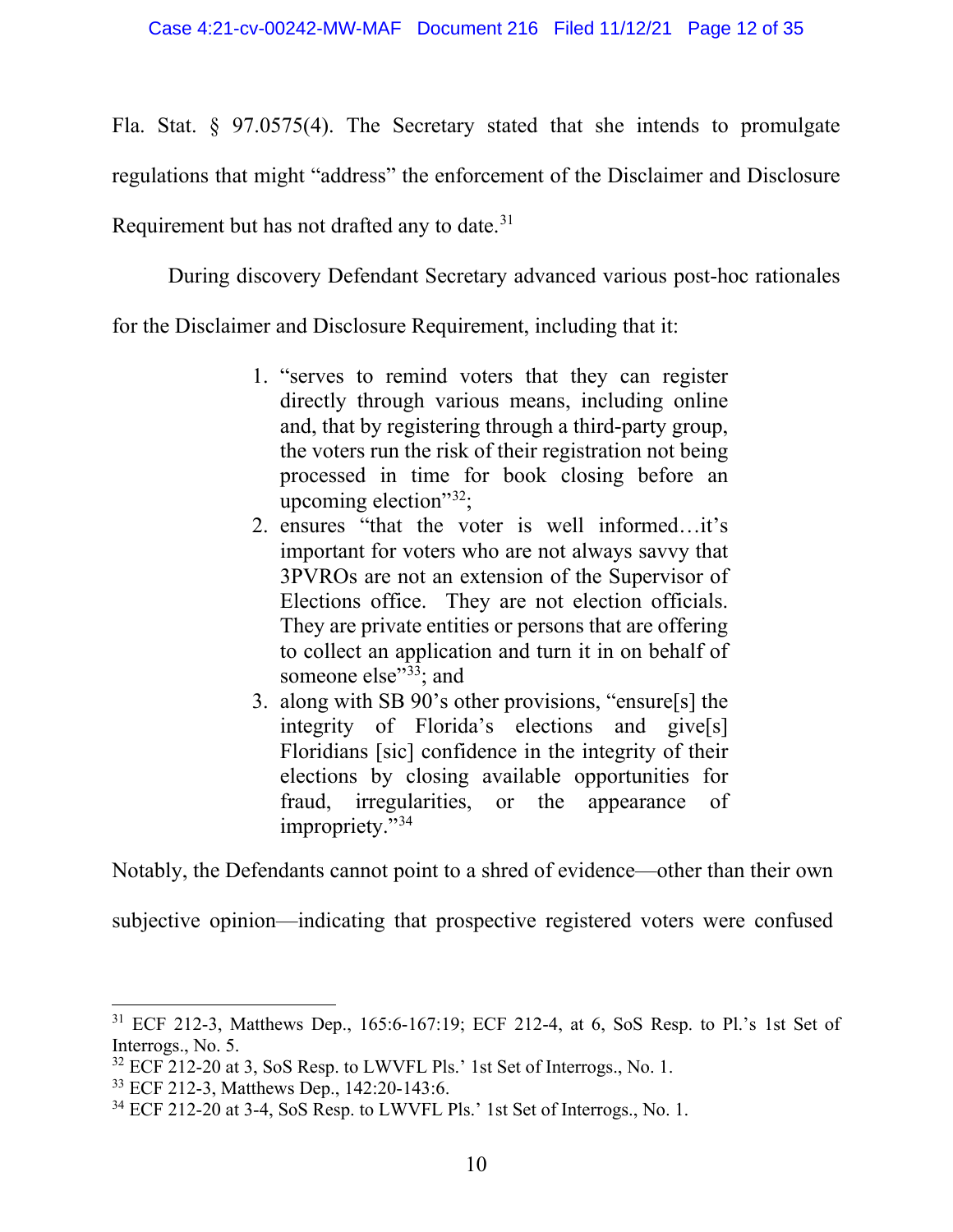about 3PVROs' role. Nor did the Secretary assert that the Disclaimer and Disclosure Requirement itself addresses any fraud, irregularities, or the appearance of impropriety.[35](#page-12-1) Indeed, Defendant Secretary stated of the 2020 General Election: "[A]ll Florida voters, no matter how they chose to cast a ballot, or who they voted for, could be confident in the integrity of Florida's elections system and security of their vote."[36](#page-12-2)

## <span id="page-12-0"></span>**D. Harriet Tubman Freedom Fighters, Corp.**

HTFF is a Florida  $501(c)(3)$  non-profit corporation with a principal place of business, office, and registered agent in Jacksonville, Florida. [37](#page-12-3) HTFF was incorporated in October 2020<sup>[38](#page-12-4)</sup> by Rosemary McCoy and Sheila Singleton, who have been Florida voting rights activists for several years.<sup>[39](#page-12-5)</sup> HTFF is a small, grassroots organization<sup>[40](#page-12-6)</sup> with an operating budget of approximately  $$70,000^{41}$  $$70,000^{41}$  $$70,000^{41}$  that relies largely on grants,  $42$  donations,  $43$  volunteer work,  $44$  and the unpaid labor of its founders.<sup>[45](#page-12-11)</sup> HTFF's mission is to "grow civic engagement for democracy"<sup>[46](#page-12-12)</sup> and, to

<span id="page-12-9"></span><sup>43</sup> *Id.*, 40:21-24.

<span id="page-12-11"></span><sup>45</sup> *Id.*, 31:18–21.

<span id="page-12-1"></span><sup>35</sup> ECF 212-3, Matthews Dep., 142:20-143:6.

<span id="page-12-2"></span><sup>36</sup> ECF 211-19 at 12, SoS Resp. to LWVFL. Pls.' RFA, No. 25

<span id="page-12-3"></span><sup>37</sup> ECF 212-21 at 2-10; ECF 212-1, HTFF Dep. I, 27:7–12.

<span id="page-12-4"></span><sup>38</sup> *Id.*, HTFF Dep. I, 25:22-25.

<span id="page-12-5"></span><sup>39</sup> *Id.*, 14:23-15:7, 26:18-21.

<span id="page-12-6"></span><sup>40</sup> *Id.*, 30:4-8.

<span id="page-12-7"></span><sup>41</sup> *Id.*, 44:20-24.

<span id="page-12-8"></span><sup>42</sup> *Id.*, 40:18-20.

<span id="page-12-10"></span><sup>44</sup> *Id.*, 31:3–6, 42:20–43:1.

<span id="page-12-12"></span><sup>46</sup> *Id.*, 38:10–15.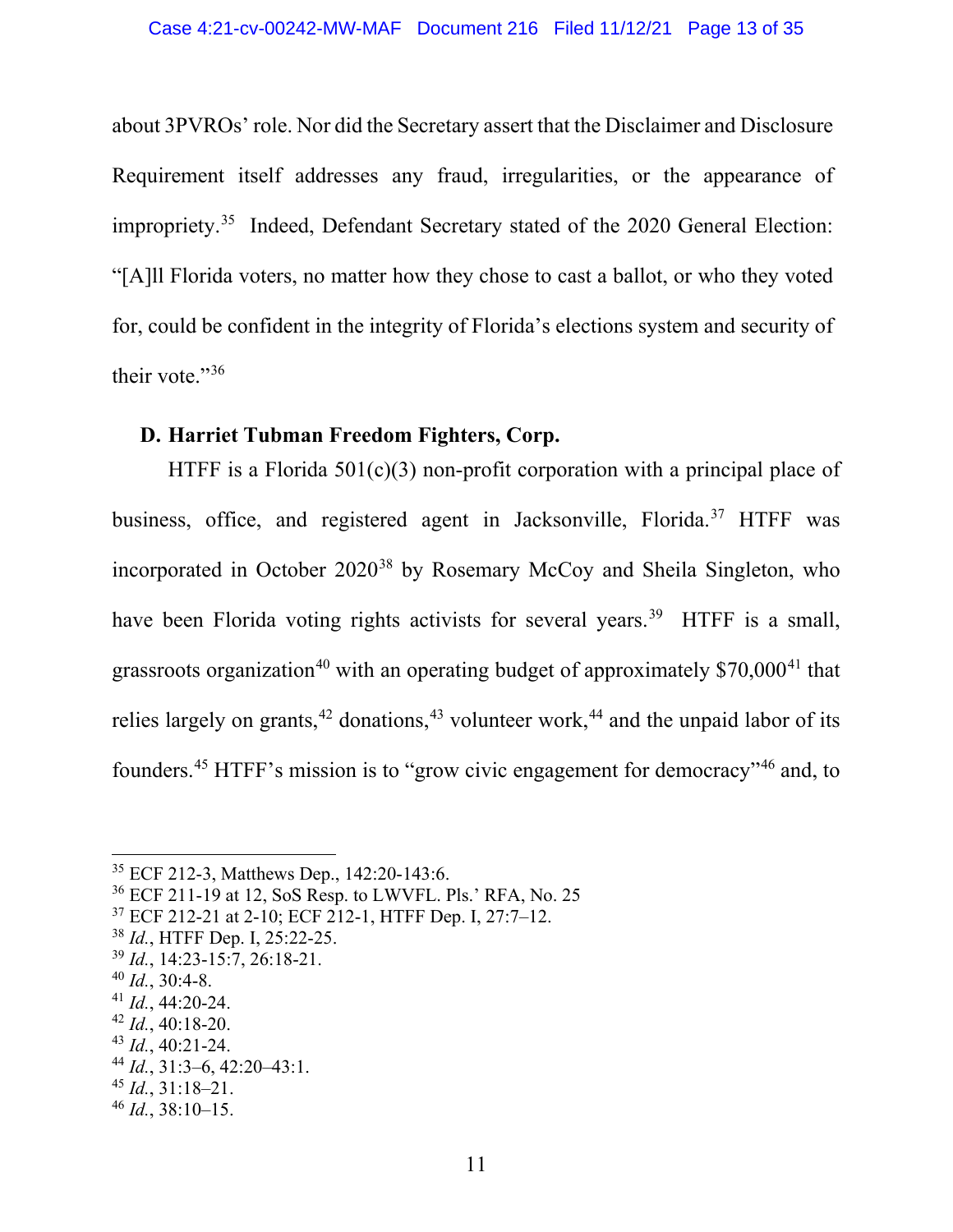#### Case 4:21-cv-00242-MW-MAF Document 216 Filed 11/12/21 Page 14 of 35

do this, it engages in phone banking, canvassing, and speaking engagements to educate their community about and promote civic engagement.<sup>47</sup> As part of its civic engagement activities, HTFF assists individuals in registering to vote.<sup>48</sup>

HTFF submitted its 3PVRO registration on June 4, 2021.<sup>49</sup> After it became a registered 3PVRO,<sup>[50](#page-13-3)</sup> HTFF began training its voter registration canvassers in early August 2021. [51](#page-13-4) HTFF used additional training and materials over what it otherwise would have included to ensure that its canvassers complied with the Disclosure and Disclaimer Requirement. [52](#page-13-5) HTFF also diverted funds it would otherwise have used to generate educational materials, hire more canvassers, and build community capacity to train staff and print additional forms.<sup>[53](#page-13-6)</sup> To date, HTFF has assisted over 300 voters to register to vote.<sup>[54](#page-13-7)</sup> Not a single application was untimely.<sup>[55](#page-13-8)</sup>

HTFF has processes and staff training to ensure the timely delivery of voter registration applications.[56](#page-13-9) Therefore, HTFF believes the Disclaimer requires them

<span id="page-13-0"></span><sup>47</sup> *Id.*, 35:25–38:9

<span id="page-13-1"></span><sup>48</sup> *Id.*, 44:25–45:7.

<span id="page-13-2"></span><sup>49</sup> ECF 212-21 at 2-5.

<span id="page-13-3"></span><sup>50</sup> ECF 212-2, Dep. of Rosemary McCoy vol. II ("HTFF Dep. II"), 165:11–22 (Oct. 22, 2021).

<span id="page-13-4"></span><sup>51</sup> ECF 212-1, HTFF Dep. I., 46:20–47:7, 48:6–16; ECF 212-2, HTFF Dep. II, 170:16–23.

<span id="page-13-5"></span> $52$  ECF 212-23, at 3, 4, Pl.'s Supp. Resp. to SoS Interrogs., Nos.7 & 8; ECF 212-25 at 4-5, Pl.'s Resp. to Intervenor-Defs.' Interrogs., Nos. 3(ii–iii), 10(ii); ECF 212-24 at 3-5, Pl.'s Supp. Resp. SoS RFP, Nos. 5, 9, 12, & 13; ECF 212-1, HTFF Dep., 43:3–16, 44:25–45:13; 45:21–46:19, 62:20–63:7, 121:8–15, 122:10–16, 123:24–124:8.

<span id="page-13-6"></span><sup>53</sup> ECF 212-1, HTFF Dep. I, 46:1–11.

<span id="page-13-7"></span><sup>54</sup> ECF 212-29 at 99, 3PVRO Applications Database (306 applications received from HTFF, 3PVRO 21-31).

<span id="page-13-8"></span><sup>55</sup> ECF 212-25 at 5-6, Pl.'s Resp. to Intervenor-Defs.' Interrogs., Nos. 5–6.

<span id="page-13-9"></span><sup>56</sup> ECF 212-2, HTFF Dep. II, 189:18–190:18.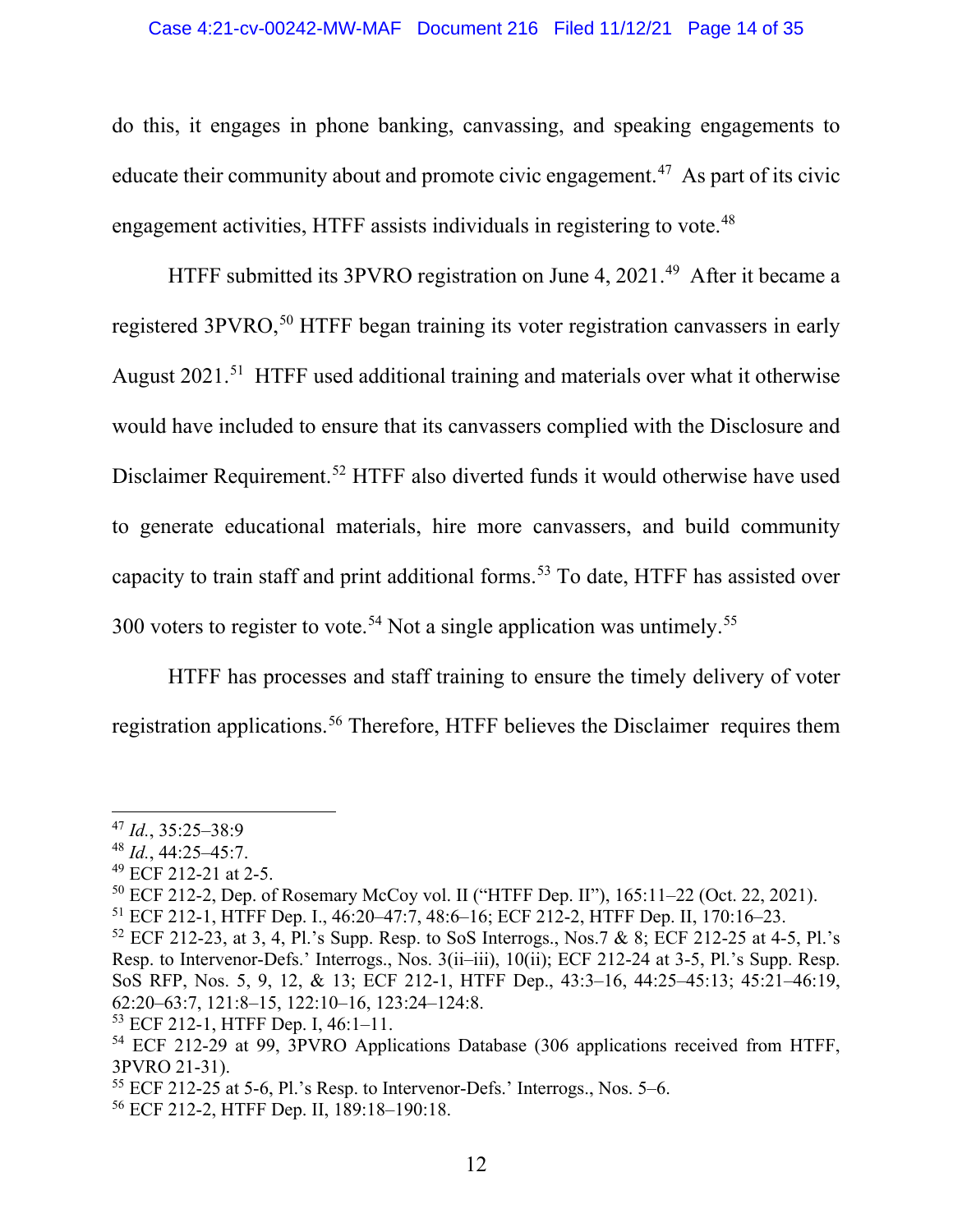"to say certain things that we mostly wouldn't say[,]"<sup>[57](#page-14-0)</sup> is contradictory,<sup>[58](#page-14-1)</sup> and is a "forced, compelling law that says we must say something that is not true."[59](#page-14-2) HTFF believes this law forces them to disseminate "misinformation or disinformation"<sup>[60](#page-14-3)</sup> that erodes "trust in the system as it is"<sup> $61$ </sup> and "hinders the progress that [HTFF] is trying to make…to allow people to exercise their right to vote, and . . . to build participation in our democracy."[62](#page-14-5) HTFF also believes that the disclosure provision is misleading because not everyone has internet access or government identification to register online,<sup>[63](#page-14-6)</sup> can or will be able to access online forms, get stamps, and return forms to the proper government office,  $64$  and check their registration status online.  $65$ 

SB90 is "confusing" to Plaintiff because it does not tell it how to present the required Disclaimer and Disclosures or convey the penalties for non-compliance.<sup>[66](#page-14-9)</sup> Nevertheless, HTFF has devoted time, energy, and resources to delivering the Disclaimer and Disclosures in an abundance of caution to avoid potential civil and criminal penalties. [67](#page-14-10)

<span id="page-14-5"></span> $62$  *Id.*, 85:1–4.

<span id="page-14-8"></span><sup>65</sup> *Id.*, 95:15–18.

<span id="page-14-0"></span><sup>57</sup> ECF 212-1, HTFF Dep. 32:24–33:2.

<span id="page-14-1"></span><sup>58</sup> *Id.*, 83:22–84:11.

<span id="page-14-2"></span><sup>59</sup> *Id*., 86:15–16.

<span id="page-14-3"></span><sup>60</sup> *Id.*, 90:13-19.

<span id="page-14-4"></span> $^{61}$  *Id.*, 85:25–86:3.

<span id="page-14-6"></span><sup>63</sup> *Id*., 94:21–95:1.

<span id="page-14-7"></span><sup>64</sup> *Id*., 93:20–94:12.

<span id="page-14-9"></span><sup>66</sup> *Id.*, 74:22–75:3, 76:13–25, 77:20–23, 78:6–18, 117:2–13, 118:3–15, 120:21–25.

<span id="page-14-10"></span><sup>67</sup> *Id*., 46:15-19; 47:2-7; 48:6-10; 71:2-6.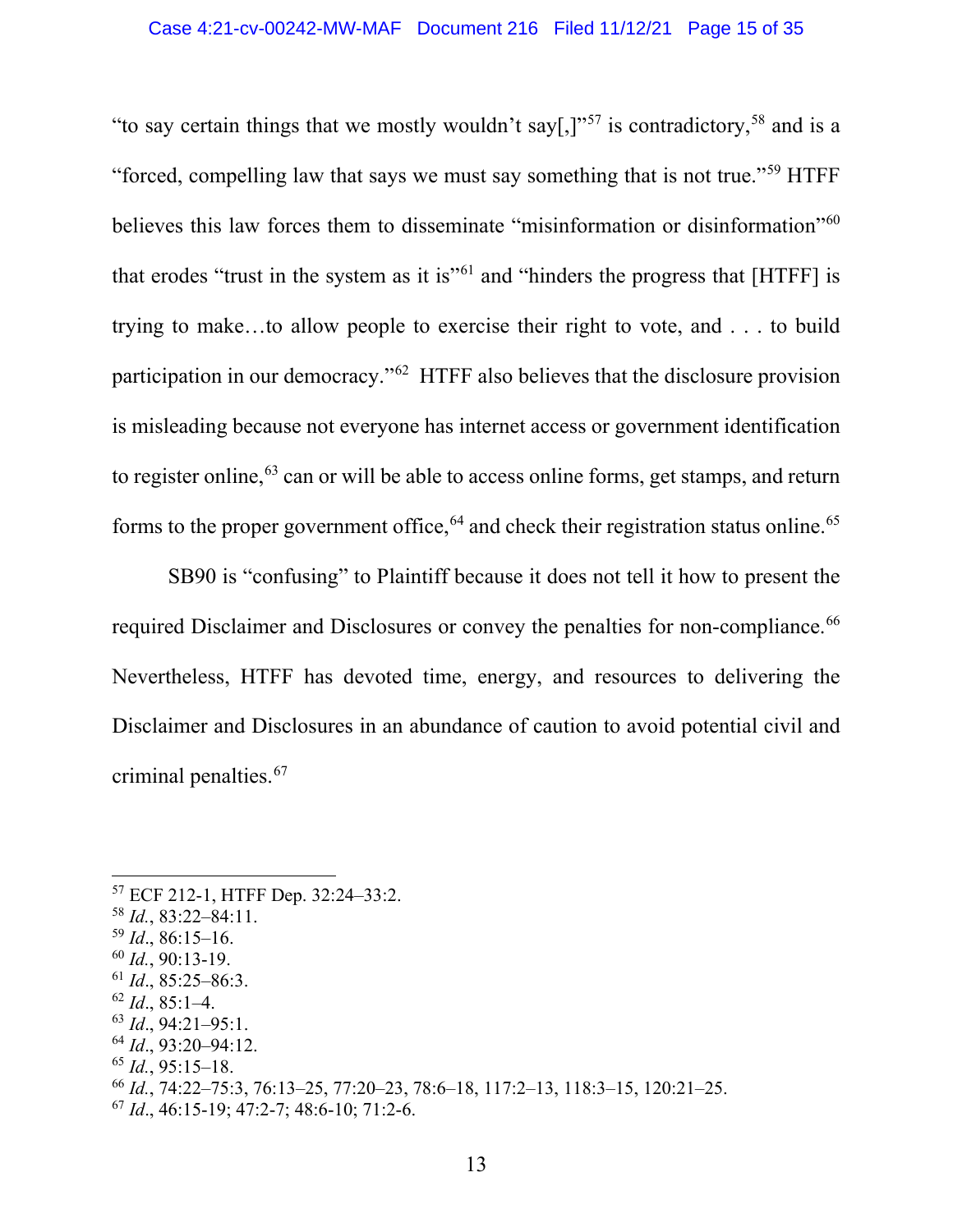#### **MEMORANDUM OF LAW**

## <span id="page-15-0"></span>**A. Legal Standard**

<span id="page-15-1"></span>Summary judgment is appropriate where there is no genuine issue of material fact and the movant is entitled to judgment as a matter of law. Fed. R. Civ. P. 56(a); *Looney v. Moore*, 886 F.3d 1058, 1062 (11th Cir. 2018). The nonmoving party "must present affirmative evidence in order to defeat a properly supported motion for summary judgment." *United States v. Gilbert*, 920 F.2d 878, 882–83 (11th Cir. 1991) (citing *Anderson v. Liberty Lobby, Inc*., 477 U.S. 242, 257 (1986)). "'[T]he mere existence of *some* alleged factual dispute between the parties will not defeat an otherwise properly supported motion for summary judgment....'". *Id.* at 882 (quoting *Anderson*, 477 U.S. at 247–48). "Rather, the nonmoving party must show that there are 'genuine factual issues that properly can be resolved only by a finder of fact because they may be reasonably resolved in favor of either party.' *Id.* at 882–83 (quoting *Anderson*, 477 U.S. at 250).

## **B. Argument**

<span id="page-15-2"></span>The Disclaimer and Disclosure Requirement constitutes a government-drafted mandated script HTFF would not otherwise deliver because it undermines HTFF's mission and core political speech in violation of the First Amendment. It also fails to adequately put HTFF and its volunteers on adequate notice as to the penalties for noncompliance, in violation of the Due Process Clause. "Whether the Constitution protects particular speech is a question of law appropriate for resolution by summary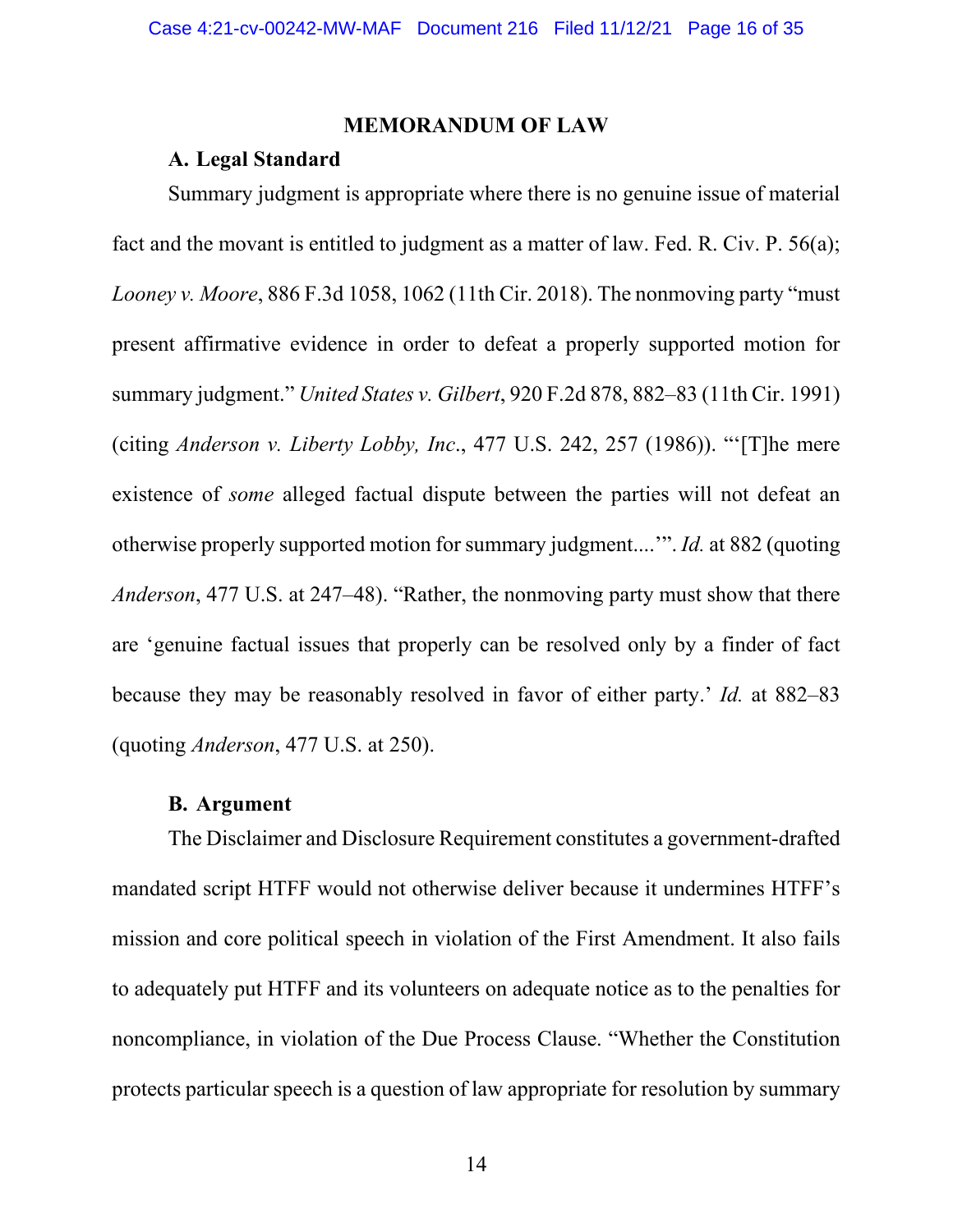judgment." *Nelson v. Bd. of Educ.*, 292 F. Supp. 3d 792, 797 (N.D. Ill. 2017) (citing *Spiegla v. Hull*, 481 F.3d 961, 965 (7th Cir. 2007)). Similarly, whether a law is void for vagueness is a question of law for the court to determine. *Konikov v. Orange Cnty*., 410 F.3d 1317, 1330 (11th Cir. 2005).

# **1. The Disclaimer and Disclosure Requirement Violates the First Amendment By Compelling HTFF to Speak A Government Message It Would Not Otherwise Convey.**

<span id="page-16-0"></span>"The First Amendment prohibits the political restriction of speech in simple but definite terms: 'Congress shall make no law . . . abridging the freedom of speech.'" *Otto v. City of Boca Raton*, 981 F.3d 854, 860 (11th Cir. 2020). It protects "both the right to speak freely and the right to refrain from speaking at all." *Janus v. AFSCME, Council 31*, 138 S. Ct. 2448, 2463 (2018) (collecting cases); *Riley v. Nat'l Fed'n of the Blind of N.C., Inc.*, 487 U.S. 781, 797 (1988). SB 90 violates HTFF's First Amendment right against compelled speech by compelling it to deliver on the state's behalf a message it does not wish to convey, and in ways that undermine and dilute its own political speech.<sup>[68](#page-16-1)</sup> It thus fundamentally alters the content of HTFF's political speech against its will, without serving any compelling or even legitimate government interest.[69](#page-16-2) *See Riley*, 487 U.S. at 795 ("Mandating

<span id="page-16-1"></span><sup>68</sup> ECF 212-1, HTFF Dep. 84:3–17.

<span id="page-16-2"></span><sup>69</sup> Order on Mot. Dismiss 14, ECF 190 (citing *Janus*, 138 S. Ct., at 2464 ("Whenever the Federal Government or a State prevents individuals from saying what they think on important matters or compels them to voice ideas with which they disagree, it undermines [the] ends [that free speech serves].")).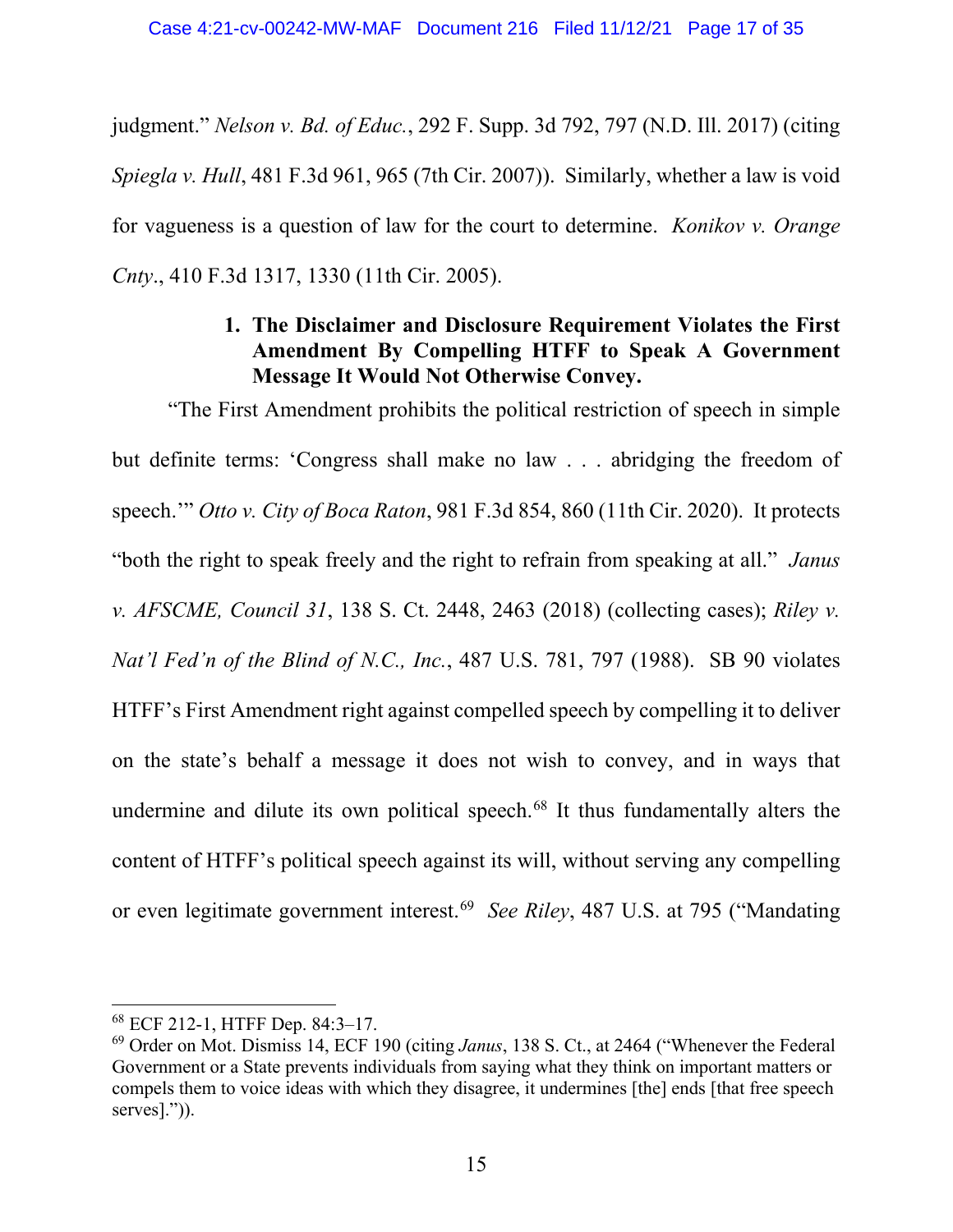speech that a speaker would not otherwise make necessarily alters the content of the speech."); *Masterpiece Cakeshop Ltd. v. Colo. C.R. Comm'n*, 138 S. Ct. 1719, 1745 (2018) ("Because the government cannot compel speech, it also cannot require speakers to affirm in one breath that which they deny in the next" (quotation omitted)).

# a. The Disclaimer and Disclosure Requirement Imposes a Content-Based Restriction on HTFF's Core Political Speech

The Disclaimer and Disclosure Requirement forces HTFF to speak a particular message that it otherwise would not.<sup>70</sup> Laws "compelling individuals to speak a particular message . . . alter the content of their speech." *Nat'l Inst. of Family & Life Advocates (NIFLA) v. Becerra,* 138 S. Ct. 2361, 2371 (2018) (citation and alterations omitted).

> Content-based regulations "target speech based on its communicative content." *Reed v. Town of Gilbert*, 576 U.S. ––––, ––––, 135 S.Ct. 2218, 2226, 192 L.Ed.2d 236 (2015). As a general matter, such laws "are presumptively unconstitutional and may be justified only if the government proves that they are narrowly tailored to serve compelling state interests." *Ibid.* This stringent standard reflects the fundamental principle that governments have "'no power to restrict expression because of its message, its ideas, its subject matter, or its content.' "

*Id.* at 2371. Content-based restrictions on speech are subject to strict scrutiny. *Id.* at 2375.

<span id="page-17-0"></span><sup>70</sup> ECF 212-1, HTFF Dep. 32:24–33:2, 83:22–84:11, 85:1–4, 85:25–86:3, 86:15–16.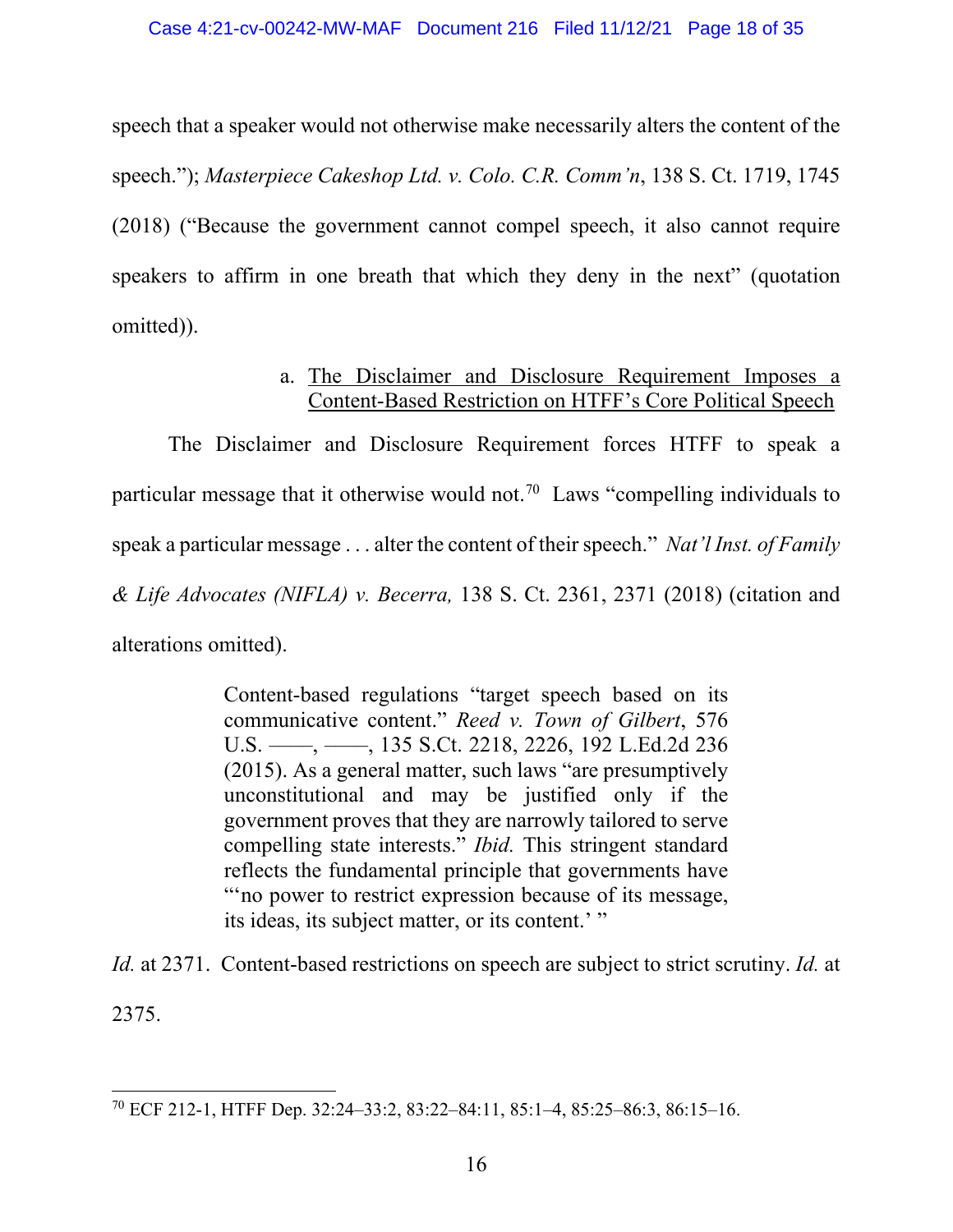The restriction is particularly suspect because HTFF's voter registration activities of assisting and encouraging others to register to vote<sup> $71$ </sup> constitute core political speech. *See League of Women Voters of Fla. (*"*LWVFL") v. Cobb*, 447 F. Supp. 2d 1314, 1334 (S.D. Fla. 2006) ("the collection and submission of" the applications gathered in a voter registration drive "is intertwined with speech and association."); *LWVFL v. Browning*, 863 F. Supp. 2d 1155, 1158 (N.D. Fla. 2012) ("[E]ncouraging others to register to vote" is "pure speech," and, because that speech is political in nature, it is a "core First Amendment activity."); *see also Meyer v. Grant*, 486 U.S. 414, 422 (1988). "[T]he First Amendment requires us to be vigilant" against limitations on political expression. *Buckley v. Am. Const. L. Found.*, 525 U.S. 182, 192 (1999) (citing *Meyer*, 486 U.S. at 421).

## **b.** Defendants Advanced No Compelling Government Interest for the Disclaimer and Disclosure Requirement

Because the Disclaimer and Disclosure Requirement is a content-based restriction on HTFF's core political speech, Defendants must show that it addresses both a compelling government interest and is narrowly tailored to achieve that interest. *See NIFLA,* 138 S. Ct., at 2371. Defendants cannot meet their burden with respect to HTFF's compelled speech challenge, because no facts have been offered demonstrating any compelling government interest justifies the Requirement.

<span id="page-18-0"></span><sup>71</sup> *Id.* 34:13–16, 35:25–38:14, 44:25–45:13.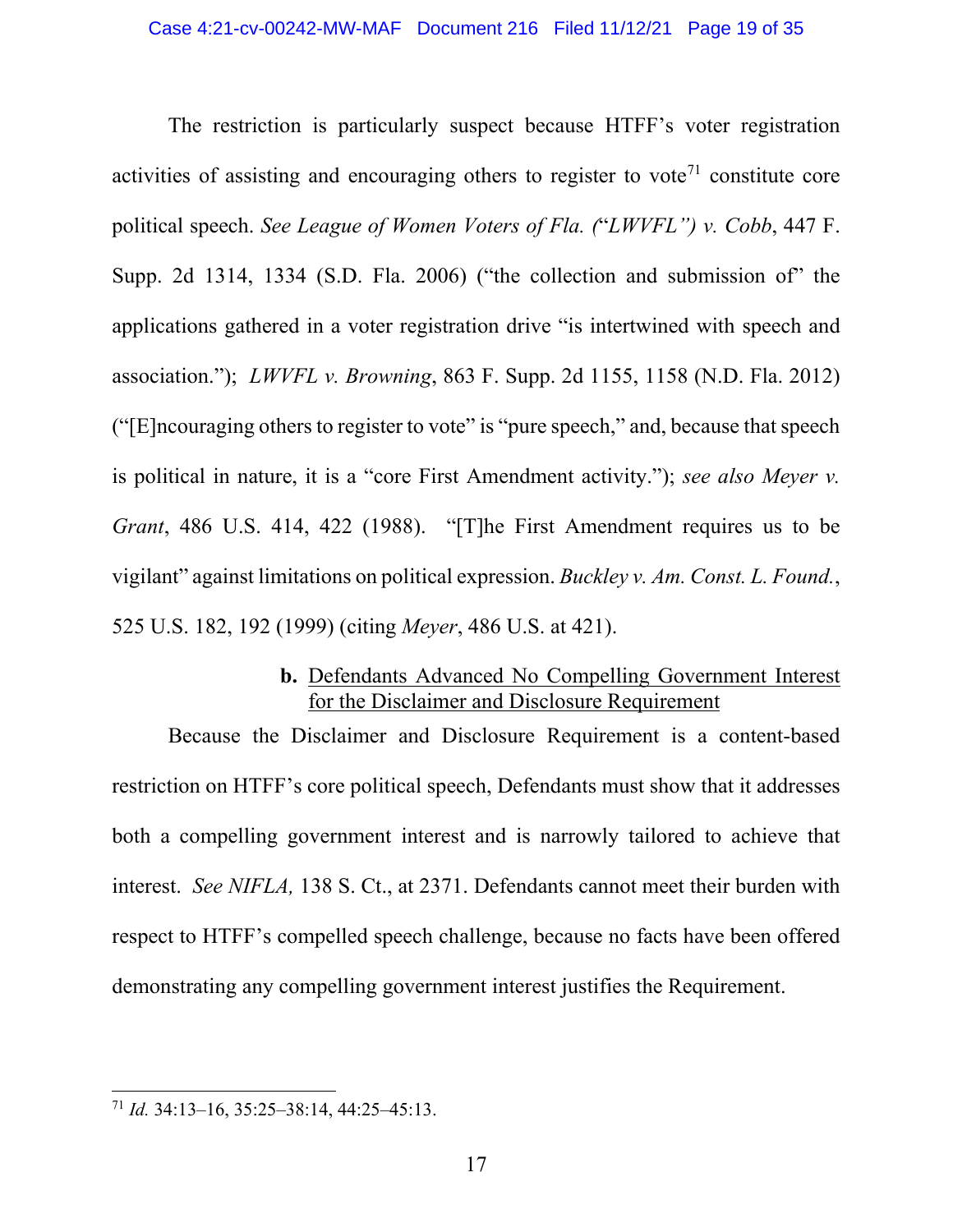First, the legislative record contains no evidence that enactors of the Disclaimer and Disclosure provisions advanced any compelling interest to justify it.<sup>[72](#page-19-0)</sup> Second, the post-hoc, government interests Defendants assert<sup>[73](#page-19-1)</sup>

> offer hypothetical situations in which individuals *might be harmed* by their confusion regarding whether a voter registration entity is actually government-affiliated or not. They provide, however, *no evidence that such situations are likely or common*. In order for a compelled disclosure to pass constitutional muster, it must "remedy a harm that is," at the very least, " 'potentially real[,] not purely hypothetical."

*League of Women Voters v. Hargett*, 400 F. Supp. 3d 706, 730 (M.D. Tenn. 2019) (quoting *NIFLA*, 138 S. Ct. at 2377) (emphases added). Defendants did not present any evidence that voters are actually confused regarding whether 3PVROs are private organizations or the state. Third, the record does not suggest that 3PVROs systematically return VR applications late or that existing laws—allowing the Secretary to impose fines for untimely submission of VR applications and refer 3PVROs to the AG for enforcement, Fla. Stat. § 97.0575(3)(a), (4)—are insufficient

<span id="page-19-0"></span><sup>72</sup> *Elections: Hearing on H.B. 7041/Proposed Comm. B. PIE 21-05 Before the H. Pub. Integrity & Elections Comm.*, 2021 Leg., 123rd Sess. (Fla. 2021), https://thefloridachannel.org/videos/3-22-21 house-public-integrity-elections-committee/; *Elections: Hearing on H.B. 7041 Before the H. Appropriations Comm.*, 2021 Leg., 123d Sess. (Fla. 2021), [https://thefloridachannel.org/videos/4-](https://thefloridachannel.org/videos/4-8-21-house-appropriations-committee/) [8-21-house-appropriations-committee/;](https://thefloridachannel.org/videos/4-8-21-house-appropriations-committee/) *Elections: Hearing on H.B. 7041 Before the H. State Affs. Comm.*, 2021 Leg., 123d Sess. (Fla. 2021), [https://thefloridachannel.org/videos/4-19-21-house](https://thefloridachannel.org/videos/4-19-21-house-state-affairs-committee/)[state-affairs-committee/;](https://thefloridachannel.org/videos/4-19-21-house-state-affairs-committee/) *Elections: Hearing on S.B. 90 Before the S. Comm. On Rules*, 2021 Leg., 123d Sess. (Fla. 2021), [https://thefloridachannel.org/videos/4-20-21-senate-committee-on](https://thefloridachannel.org/videos/4-20-21-senate-committee-on-rules/)[rules/.](https://thefloridachannel.org/videos/4-20-21-senate-committee-on-rules/)

<span id="page-19-1"></span><sup>73</sup> ECF 212-20 at 3 and 4, SoS Resp. to *LWVFL* Pls.' Interrogs. No. 1; ECF 212-3, Matthews Dep. 142:20–143:12.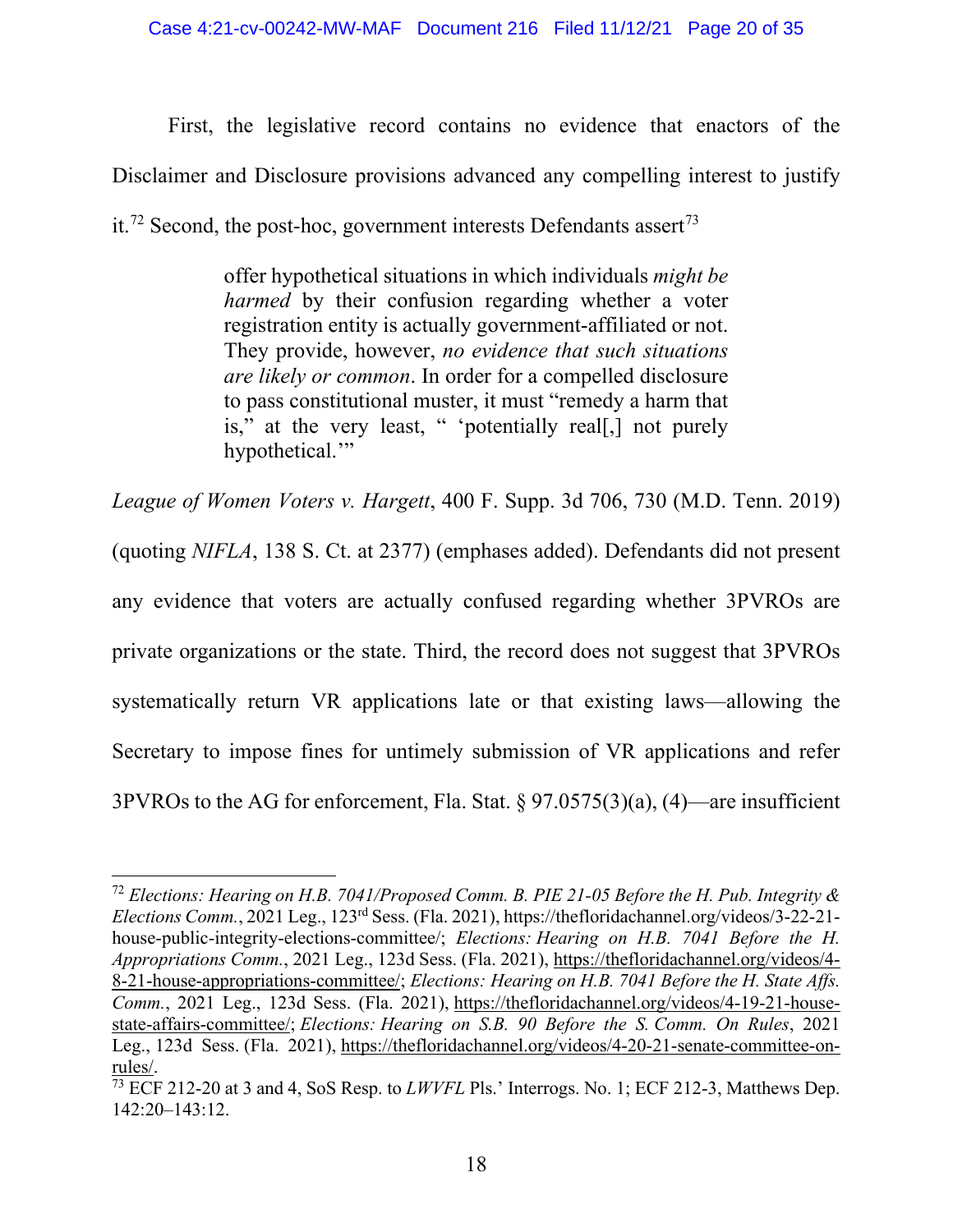to incentivize timely application return. Since 2009, 3PVROs have submitted over 2,149,709 applications to SOEs. [74](#page-20-0) Of Florida's 67 counties, eleven do not track the number of late applications delivered by 3PVROs.<sup>[75](#page-20-1)</sup> Since 2012, the Secretary has apparently sent out only 44 letters imposing fines against 3PVROs for untimely submitted voter registration forms.<sup>[76](#page-20-2)</sup> In only three instances since 2011 has the Secretary referred a 3PVRO to the AG for enforcement action, all under the now-enjoined 48-hour return rule.<sup>[77](#page-20-3)</sup> The AG prosecuted none.<sup>[78](#page-20-4)</sup> In 2020, SOEs identified only 12 Floridians in a single county as unable to vote in the March 2020 primary election due to late 3PVRO submissions.<sup>[79](#page-20-5)</sup>

In sum, 3PVROs submitted over 2 million voter registration applications since 2009 but, since the ten-day return requirement took effect in 2012, Defendants only sent 44 fine letters, referred no actions for enforcement, and undertook no prosecutions against 3PVROs for untimely application submission. Even if

<span id="page-20-0"></span><sup>74</sup> ECF 212-29 at 100, 3PVRO Application Database, (referenced by SoS Resp. to Pl.'s Interrogs. No. 3); ECF 212-3, Matthews Dep. 168:5–170:1.

<span id="page-20-1"></span><sup>&</sup>lt;sup>75</sup> ECF 212-11 at 7–8, 17, 26–27, 32, 40, 48–49, 56–57, 67–68, 95, 100–01, Resps. of Cnty. SOE to *LWVFL* Pls.' Interrogs., No. 7 (Clay, Gilchrist, Gulf, Hillsborough, Madison, Martin, Okaloosa, Okeechobee, Union, and Volusia Counties); ECF 212-11 at 86, Orange Cnty. Resp. to *LWVFL* Pls.' RFP No. 33.

<span id="page-20-2"></span><sup>76</sup> Compilation of 3PVRO Fine Letters, ECF 212-27 at 1. While the Secretary of State stated that all documents responsive to Plaintiffs' Requests for Production of Documents were produced, ECF 212-3, Matthews Dep. 175:13-176:12; ECF 212-8 at 3, SoS Supp. Resp. to Pl.'s Interrog. No. 4, about 16 of these letters were unsigned. It is therefore unclear whether they were ever sent to the intended 3PVROs. ECF 212-27 at 1.

<span id="page-20-3"></span><sup>77</sup> *See* ECF 212-15 at 2; ECF 212-16 at 2; ECF 212-17 at 3, Fla. DOS Referral Letters to AG, OAG-LWVF\_003473, OAG-LWVF\_003384, AG's Draft Compl., OAG0LWVF\_003404. <sup>78</sup> ECF 212-7, Guzzo Dep. 68:7–71:3.

<span id="page-20-5"></span><span id="page-20-4"></span><sup>79</sup> ECF 212-36 at 5, St. Johns Cnty. Resp. to *LWVFL* Pls.' RFA., No. 10.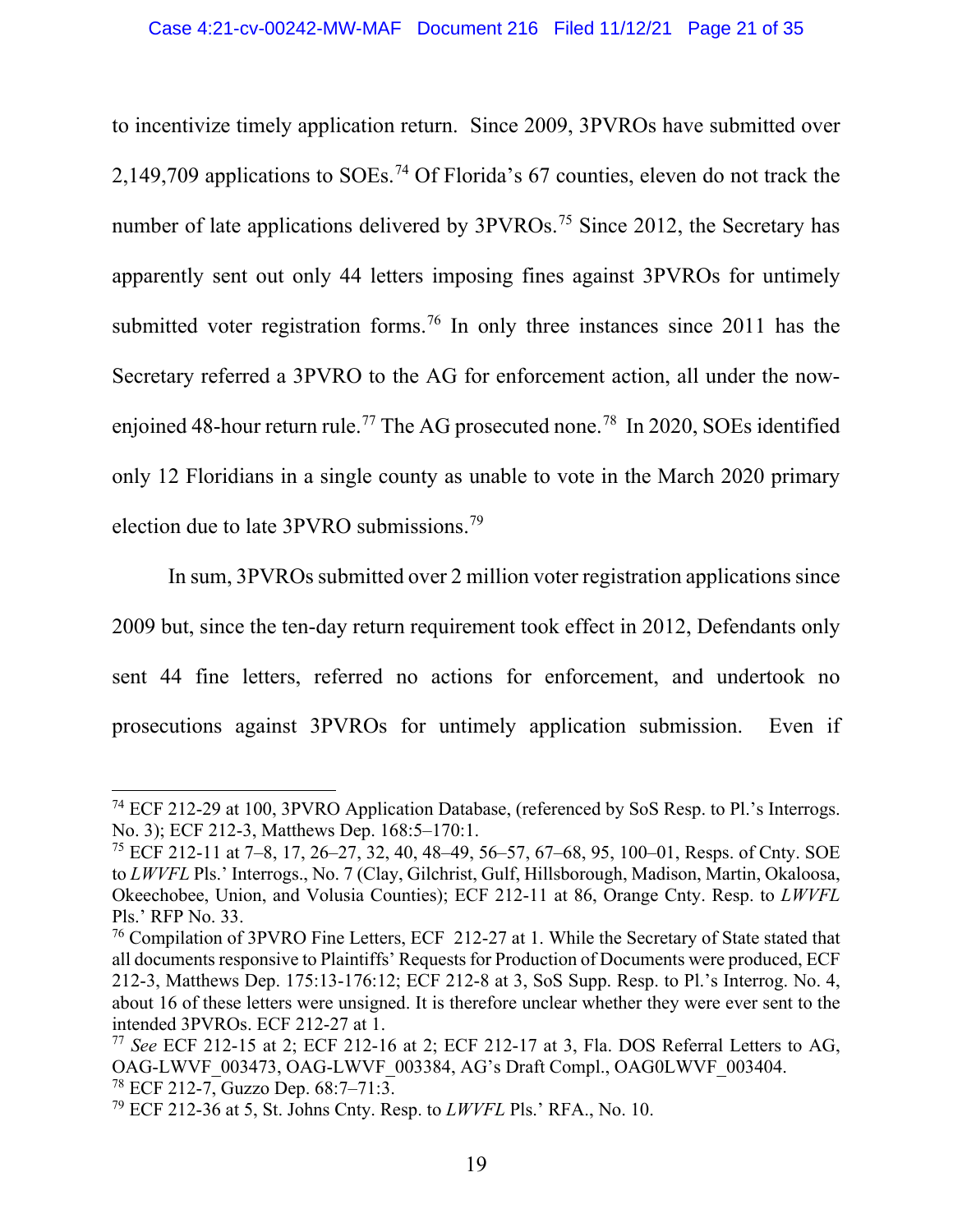Defendants argue that because *some* 3PVROs untimely submitted VR applications

the

the disclaimer . . . is "factual." *The Supreme Court, . . . has flatly rejected the argument that merely because a statement is technically true then the government can force a person to make that statement without offending the First Amendment*. (citation omitted). Quite to the contrary, the Supreme Court has recognized that, if left unchecked, the government can use mandatory disclaimers—even truthful ones—as a means of "manipulat [ing] the content of ... discourse" on issues of profound importance. That risk is especially acute where, as here, the disclaimer is designed to highlight the speaker's lack of authority. As the court has already held, the speech touched on by the Act falls within the highest level of constitutional protection. Interfering with that speech is constitutionally suspect, whatever tool is used.

*Hargett*, 400 F. Supp. 3d at 730 (internal citations omitted) (emphasis added) (quoting *NIFLA*, 138 S. Ct. at 2372, 2374). Moreover, Defendants' historically rare enforcement actions against 3PVROs for untimely submission bely any rationale they now advance that this occurrence is sufficiently "likely or common" to constitute a credible compelling government interest beyond hypothetical conjecture.

# **c.** The Disclaimer and Disclosure is Not Narrowly Tailored to Achieve Any Compelling Government Interest.

Even assuming a properly-articulated compelling interest, Defendants cannot demonstrate that the Disclaimer and Disclosure Requirement is narrowly tailored to serve its purported interests of informing the public about a "possible registration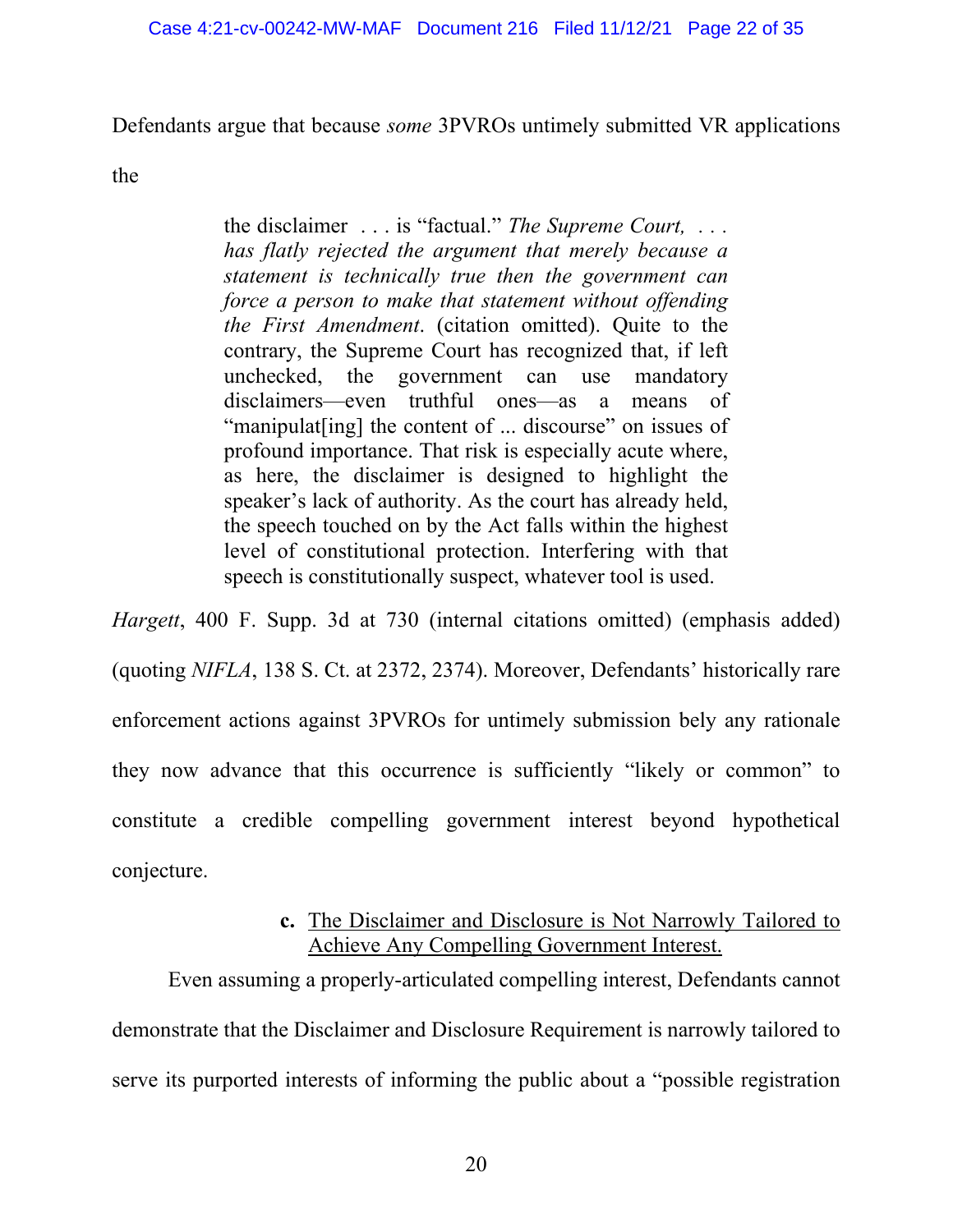#### Case 4:21-cv-00242-MW-MAF Document 216 Filed 11/12/21 Page 23 of 35

delay" or voter registration options more generally. Critically, Florida already has extensive requirements meant to ensure 3PVROs timely submit voter registration applications, including placing the collection date and organization ID on the forms—as HTFF does—and fines for noncompliance.

The Disclaimer forces HTFF to engage in false speech: HTFF has *never* returned a voter's registration application late.<sup>80</sup> Indeed, it is mission-critical for 3PVROs like Plaintiff to comply with submission deadlines to ensure that the community members they are educating, assisting to register, and engaging become registered and active voters and participants in democracy.[81](#page-22-1)

Second, SB 90 requires that 3PVROs give prospective registrants information regarding "how to register online<sup>[82](#page-22-2)</sup> with the division [of elections]," which is misleading because only applicants with DHSMV-issued Florida IDs can register online without submitting a paper application. Fla. Stat.  $\S 97.0525(4)(c)$ . Thousands of voter registration applicants without Florida driver's licenses must submit a paper application in order to register.<sup>[83](#page-22-3)</sup> Moreover, some applicants have no access to a computer or other internet device, including individuals that 3PVROs like HTFF

<span id="page-22-0"></span> $80$  ECF 212-25 at 5–6, Pl.'s Resp. to Intervenor-Defs.' Interrogs., Nos. 5–6; ECF 212-1, HTFF Dep. 89:13–16, 99:8–14.

<span id="page-22-1"></span><sup>81</sup> ECF 212-1, HTFF Dep. 83:2–18, 86:13–87:1.

<span id="page-22-2"></span><sup>82</sup> ECF 212-3, Matthews Dep. 129:5–15.

<span id="page-22-3"></span><sup>83</sup> ECF 212-6, Matthews Dep. Ex. W; ECF 212-18 at 10–11, SoS Resp. to *FRT* Pls.' RFA, Nos. 22–23.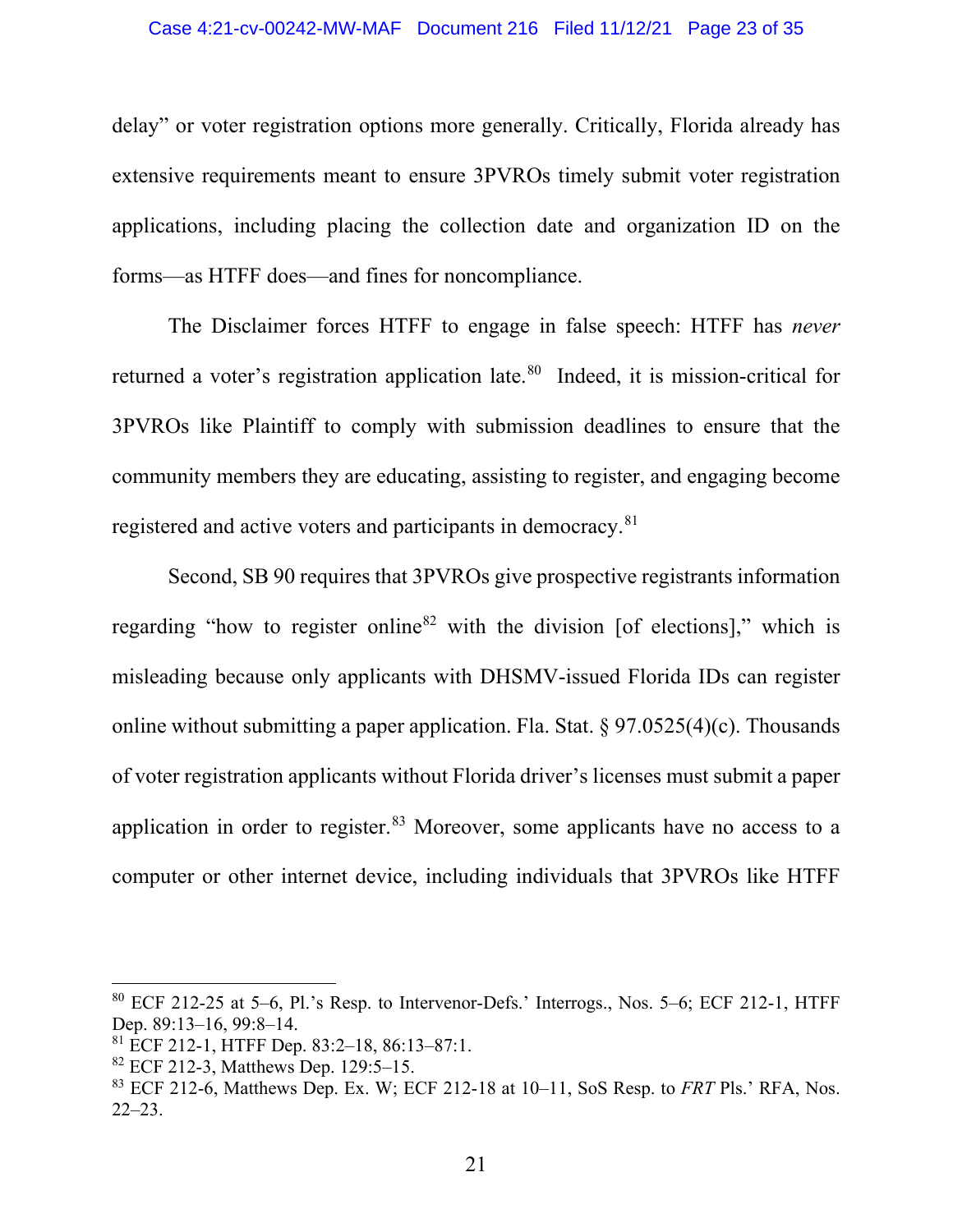assist.<sup>[84](#page-23-0)</sup> HTFF objects to this information as misleading for these reasons<sup>[85](#page-23-1)</sup> and because applicants may similarly be unable either to access necessary resources to submit their applications<sup>[86](#page-23-2)</sup> or to check their registration status online.<sup>[87](#page-23-3)</sup>

Third, SB90's requirement that 3PVROs inform applicants how to determine whether a voter registration form has been "delivered" to a Supervisor of Elections is also misleading because there is currently no mechanism or website that does this. [88](#page-23-4) The statewide Voter Information Lookup indicates whether a voter has been *registered*; if the application has not been granted, the lookup contains no information regarding its delivery status, and SOEs have 13 days to enter it in the state's database.<sup>[89](#page-23-5)</sup>

Lastly, SB90 imposes additional burdens on HTFF because, to counter these misleading messages, it must communicate additional information and explanations and reassure applicants that HTFF will timely submit their completed applications.<sup>[90](#page-23-6)</sup> The government's alleged "simple interest in providing voters with additional relevant information does not justify a state requirement that a [speaker] make

<span id="page-23-0"></span><sup>84</sup> ECF 212-1, HTFF Dep. 94:21–95:2.

<span id="page-23-1"></span><sup>85</sup> *Id.*

<span id="page-23-2"></span><sup>86</sup> *Id.* 93:20–94:12.

<span id="page-23-3"></span><sup>87</sup> *Id.* 95:15–18.

<span id="page-23-4"></span><sup>88</sup> ECF 212-1, Matthews Dep. 173:9–174:12; ECF 212-4 at 6–7, SoS Resp. to Pl.'s Interrogs., No. 6.

<span id="page-23-5"></span><sup>89</sup> ECF 212-1, Matthews Dep. 173:9–174:12.

<span id="page-23-6"></span><sup>90</sup> ECF 212-1, HTFF Dep. 32:24–33:2, 83:22–84:11, 85:1–4, 85:25–86:3, 86:15–16.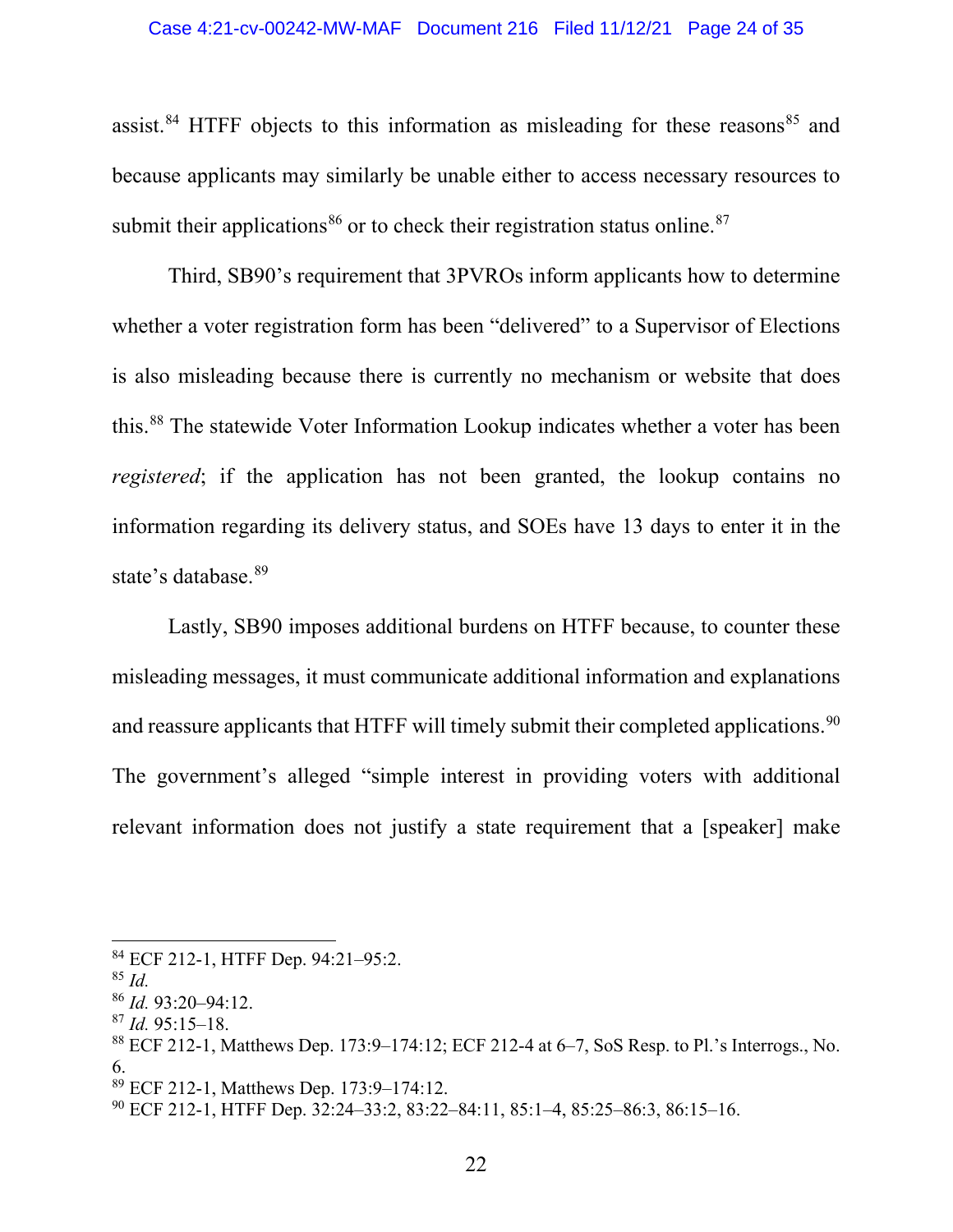statements or disclosures she would otherwise omit." *McIntyre v. Ohio Elections Comm'n*, 514 U.S. 334, 348 (1995).

## d. The State Can, But Chooses Not To, Speak For Itself

Assuming that the rationale advanced for the Disclaimer and Disclosure requirement exceeded mere conjecture, Florida has "more benign and narrowly tailored options" available to serve its interests. *Riley*, 487 U.S. at 800. Unlike HTFF, the government is *entirely free to speak for itself*, and can "communicate the desired information to the public without burdening a speaker with unwanted speech during the course of a solicitation." *Id.; see also NIFLA*, 138 S. Ct. at 2376.

First, the state could—but currently does not—inform applicants that Florida law requires 3PVROs to serve as a fiduciary to the applicant and to return completed applications within 14 days or by the registration deadline.<sup>[91](#page-24-0)</sup> The form already informs applicants that they can return their forms by mail or in person at certain government offices, and that the voter registration deadline is 29 days before Election Day, thereby allowing applicants to decide for themselves whether to entrust the form to a third party, and demonstrating the ease with which the government can communicate its own messages to applicants.<sup>[92](#page-24-1)</sup> The state also could—but currently does not—provide information on its registration form

<span id="page-24-1"></span><span id="page-24-0"></span><sup>91</sup> *See* ECF 212-22 at 2, *Fla. Voter Reg. Form.* <sup>92</sup> *Id.*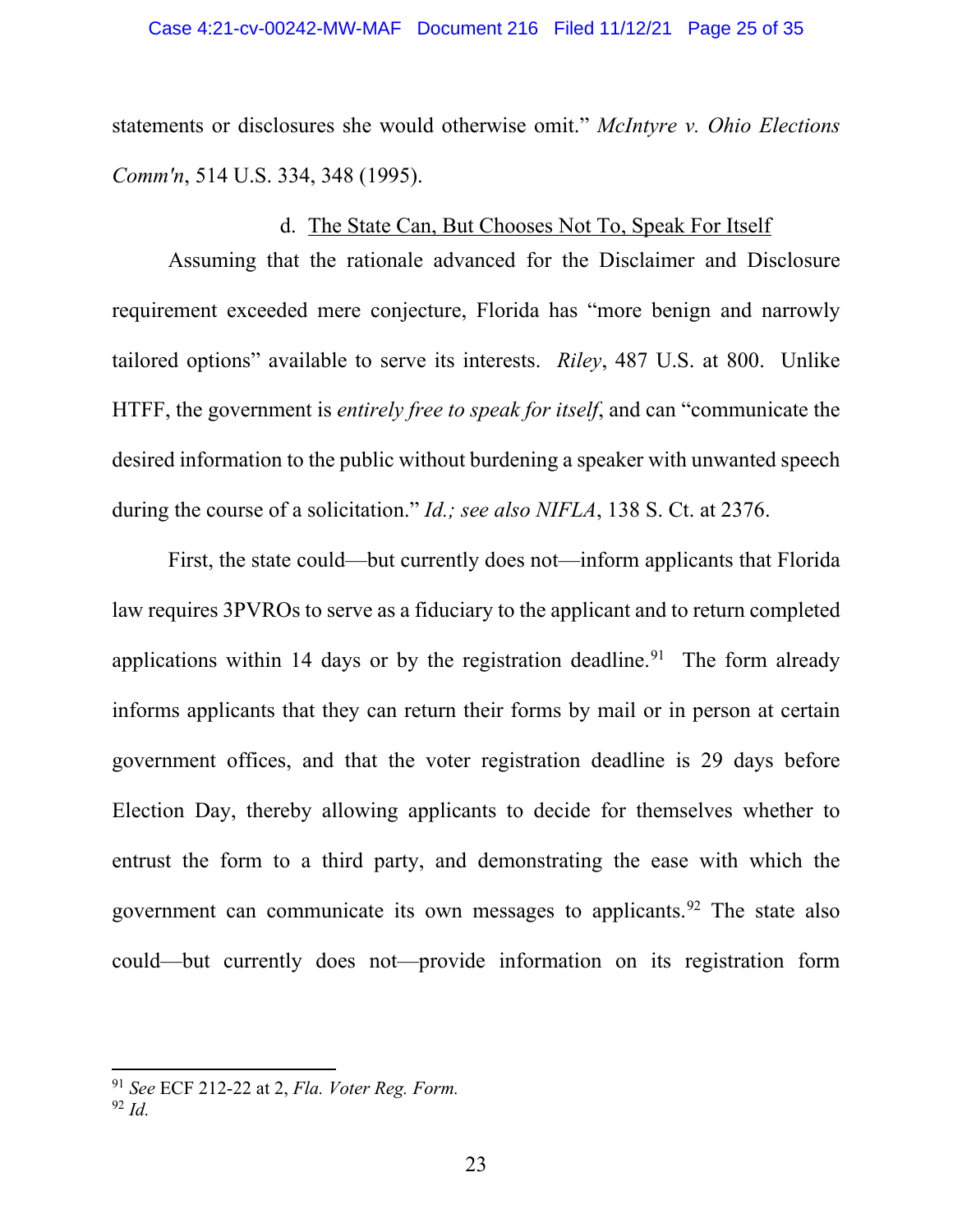concerning the option for those with DHSMV IDs to register online.<sup>[93](#page-25-0)</sup> Instead it ignores online registration in its notice of "Where to Register" and says only that "the downloadable/printable online form is available at registertovoteflorida.gov" ignoring the existence of the online option at the very same website.

Second, Florida could, but does not, communicate the information to the public itself through a public awareness campaign. In *Hargett*, the court granted a preliminary injunction against a voter registration drive law that forced voter registration organizations to speak government messages, including training and disclaimer requirements. 400 F. Supp. 3d at 727. The court found there that the "state's interest in avoiding errors might, therefore, justify a simpler [state] application form or a public education program, but there is substantial reason to doubt that it can justify the unusually aggressive insertion of government speech into private political association that the Act contemplates." *Id*. The provisions, which were preliminarily enjoined under the First Amendment, "involve<sup>[d]</sup> inserting the government, as a speaker, into the associational activity between voter registration workers, directly implicating core First Amendment interests." *Id.* at 720. There, as here, the state could accomplish its stated interest through its own communications and resources.<sup>[94](#page-25-1)</sup> *See id.* at 727. The Secretary's website includes voter registration

<span id="page-25-0"></span><sup>93</sup> *See id.*; Fla. Stat. § 97.0525.

<span id="page-25-1"></span><sup>94</sup> *See, e.g.,* ECF 212-3, Matthews Dep. 89:24–90:2 (Secretary put information on their website with their recommendations regarding mail ballot return), 104:18–105:4 (Secretary plans to post drop-box location information on its website).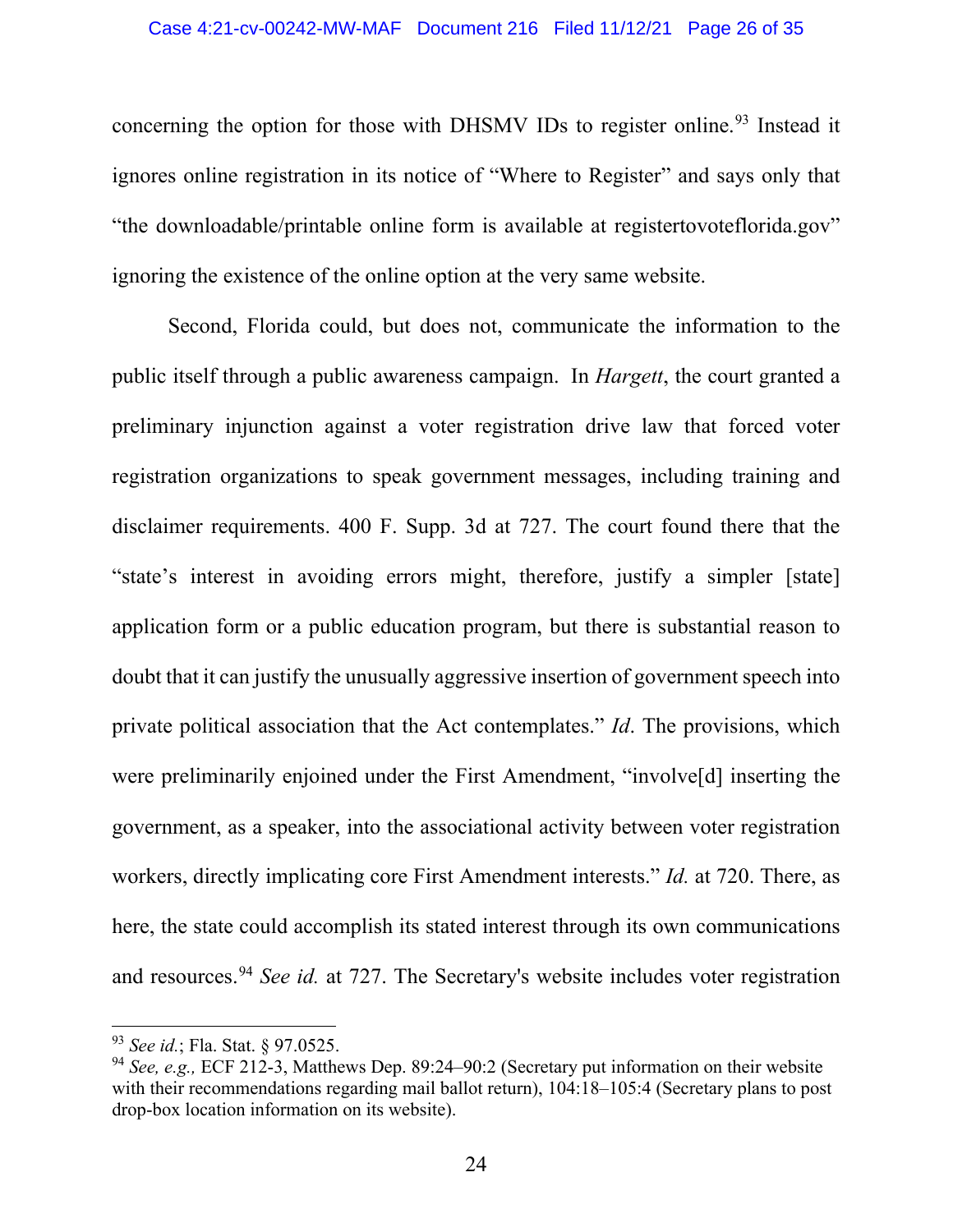information<sup>[95](#page-26-1)</sup> and she even testified that some changes in SB 90 will not confuse voters *because* she asserts she will conduct voter education.<sup>[96](#page-26-2)</sup>

# **2. The Disclaimer and Disclosure Requirement Violates the Due Process Clause of the Fourteenth Amendment because it is Void for Vagueness.**

<span id="page-26-0"></span>"The void-for-vagueness doctrine reflects the principle that 'a statute which either forbids or requires the doing of an act in terms so vague that [persons] of common intelligence must necessarily guess at its meaning and differ as to its application, violates the first essential of due process of law.'" *Harris v. Mex. Specialty Foods, Inc.*, 564 F.3d 1301, 1310 (11th Cir. 2009) (alteration in original) (quoting *Roberts v. U.S. Jaycees*, 468 U.S. 609, 629 (1984)). A law is void for vagueness if it (a) "fails to provide a person of ordinary intelligence fair notice of what is prohibited," or (b) "it authorizes or encourages seriously discriminatory enforcement." *Dana's R.R. Supply v. Att'y Gen., Fla.*, 807 F.3d 1235, 1257 (11th Cir. 2015) (quoting *Hill v. Colorado*, 530 U.S. 703, 732 (2000)). "[R]igorous adherence" to the Due Process Clause's notice requirements "is necessary to ensure that ambiguity does not chill protected speech." *Wollschlaeger v. Governor, Fla*., 848 F.3d 1293, 1320 (11th Cir. 2017) (quoting *FCC v. Fox Television Stations*, 567 U.S. 239, 253–54 (2012)).

<span id="page-26-1"></span> $95$  ECF No. 212-4 at 7, SoS Resp. to Pl.'s Interrog. No. 8.

<span id="page-26-2"></span><sup>96</sup> *See* ECF 212-3, Matthews Dep. 124:1–12.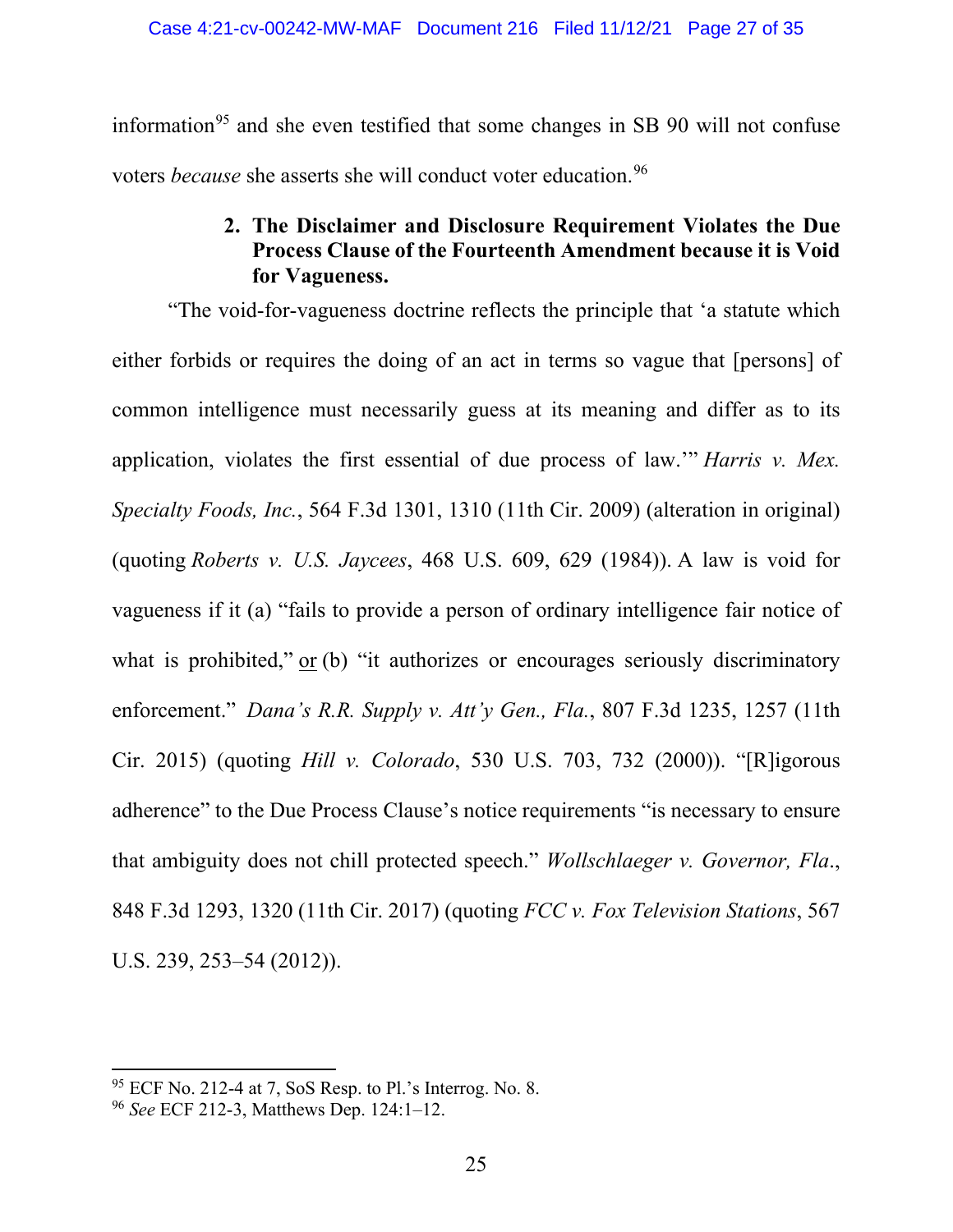Here, Paragraphs (3)(a) and (4) of Section 97.0575 are unconstitutionally vague because they fail to "inform [HTFF] of the potential penalties that accompany noncompliance, and provide explicit standards for those who apply the law." *Harris*, 564 F.3d at 1311. They also do not clarify whether 3PVROs and their volunteers could face penalties for unintentionally omitting the mandatory disclaimer and disclosures. Consequently, SB 90 does not put HTFF on adequate notice as to what is required of it, and invites arbitrary and discriminatory enforcement, violating the Due Process Clause. *Dana's R.R. Supply*, 807 F.3d at 1257 (citing *Hill*, 530 U.S. at 732).

Defendants concede that Section 97.0575(3)(a) does not identify the penalties for not providing the required disclaimer and disclosures and the fines therein do not apply to the disclaimer and disclosure requirement.<sup>[97](#page-27-0)</sup> They stated that, to enforce the Requirement, the Secretary would refer suspected violations to the AG, pursuant to subsection  $(4)$ , and the AG may institute civil actions to enforce it.<sup>[98](#page-27-1)</sup> However, Defendants' mid-litigation shift<sup>[99](#page-27-2)</sup> exposes, but does not cure, the inherent ambiguity concerning the State's enforcement authority under  $\S$  97.0575(3)(a) because  $\S$ 97.0575(4) is also vague.

<span id="page-27-0"></span> $97$  ECF 158 at 2; ECF 212-9 at 6, AG Resp. to Pl.'s Interrog. No. 9.

<span id="page-27-1"></span><sup>98</sup> ECF 158; ECF No. 212-3, Matthews Dep., 174:19–175:3; ECF 212-9 at 6, AG Resp. to Pl.'s Interrog. No. 9.

<span id="page-27-2"></span><sup>99</sup> *Compare* ECF 79 *with* ECF 158 at 2 *and* ECF 212-3, Matthews Dep. 174:13–175:12 *and* ECF 212-9 at 6, AG Resp. to Pl.'s Interrog. No. 9.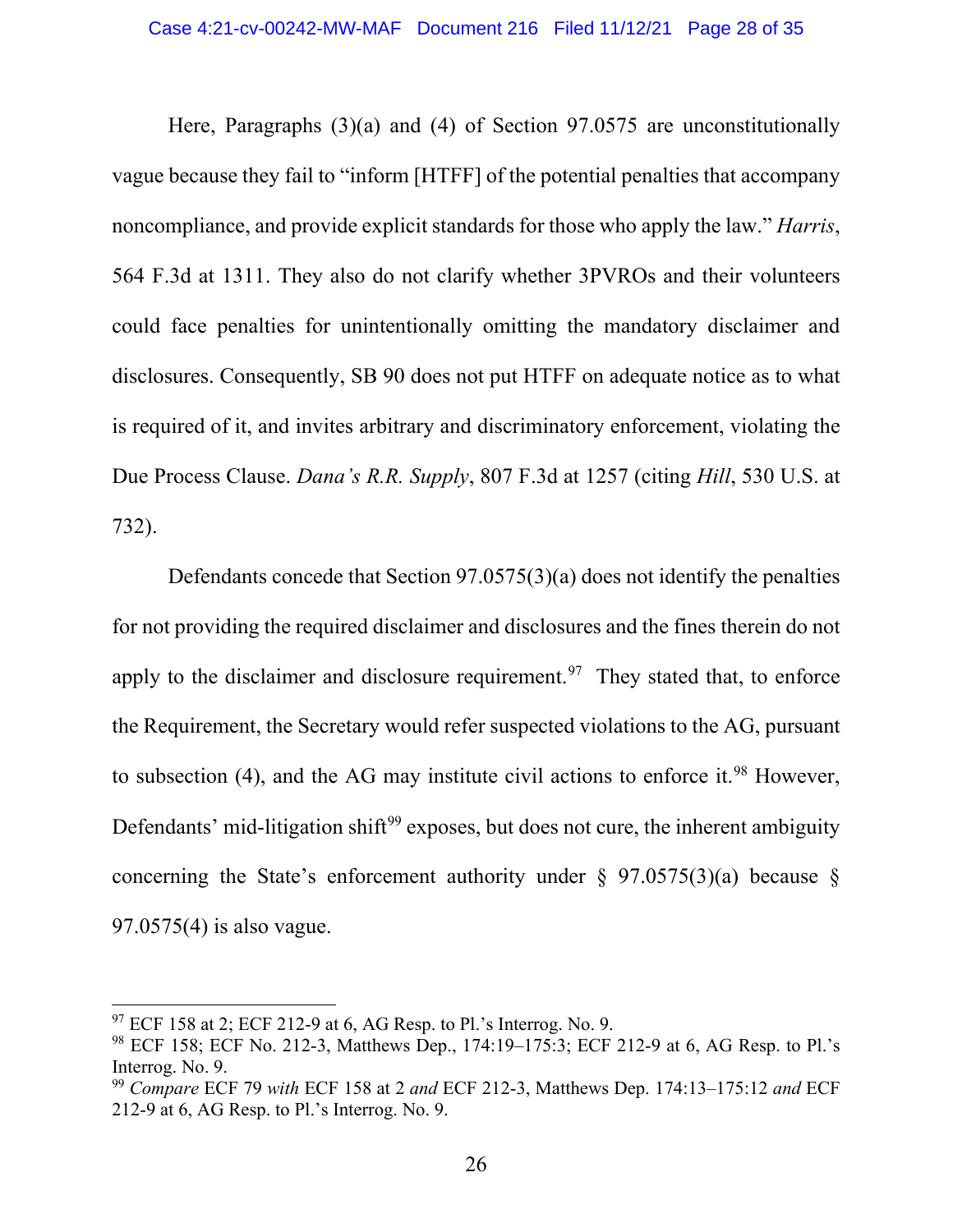First, subsection (4), like paragraph (3)(a), does not identify specific penalties for noncompliance with the Disclaimer and Disclosure Requirement. It authorizes the AG to seek "a permanent or temporary injunction, a restraining order, or any other appropriate order," but does not specify the form of a restraining order, the terms of a possible injunction, or any criteria that would give HTFF notice of what would be an "appropriate" order. Fla. Stat. § 97.0575(4)*.* It also does not specify whether such an injunction could revoke HTFF's 3PVRO status, which would prohibit it from conducting voter registration activities. *Id.* Further, subsection (4) does not specify whether the AG may take action against individual volunteers in addition to 3PVROs. *Id.*

Second, subsection (4) establishes no standards to govern the Secretary's referral of violations to the AG, or to guide the AG about which types of enforcement actions are "appropriate." *Id.* The AG admitted that enforcement decisions are "made on a case-by-case basis based on the particular facts and circumstances"<sup>[100](#page-28-0)</sup> and could not identify any procedures or protocols for referrals, official understanding regarding referrals, or specific facts and circumstances that the civil division investigates after a referral.<sup>101</sup> Despite the Secretary's stated intention to pursue rulemaking for the Disclaimer and Disclosure Requirement<sup>[102](#page-28-2)</sup> and circulate

<span id="page-28-0"></span><sup>100</sup> ECF 212-9 at 6, AG Resp. to Pl.'s Interrog. No. 10.

<span id="page-28-2"></span><span id="page-28-1"></span><sup>&</sup>lt;sup>101</sup> ECF 212-7, Guzzo Dep. 65:3-25; ECF 212-30 at 5, 30(b)(6) Dep. Subpoena to OAG, Topic 2.  $102$  ECF 212-4 at 6, SoS Resp. to Pl.'s Interrog. No. 5.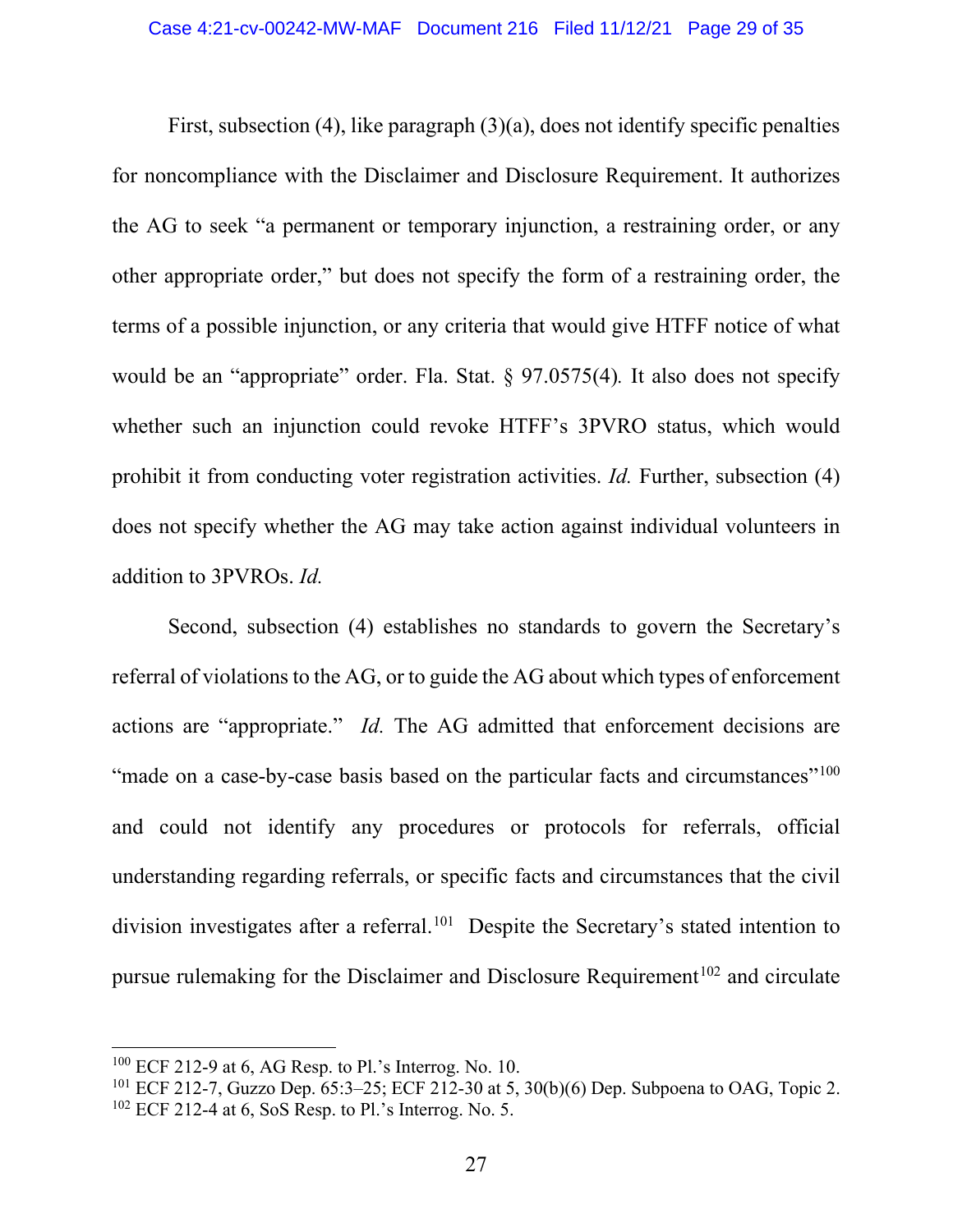#### Case 4:21-cv-00242-MW-MAF Document 216 Filed 11/12/21 Page 30 of 35

proposed language a "couple of weeks" following her October 22, 2021 deposition, no draft rules exist.<sup>[103](#page-29-0)</sup> There are no written standards governing referrals to the AG<sup>[104](#page-29-1)</sup>; nor has the Secretary provided any informal guidance explaining the requirements or their consequences.<sup>[105](#page-29-2)</sup>

This lack of standards raises the risk of arbitrary enforcement. *See, e.g., Papachristou v. City of Jacksonville*, 405 U.S. 156, 170 (1972) (absent "standards governing the exercise of the discretion. . . [i]t furnishes a convenient tool for 'harsh and discriminatory enforcement by . . . prosecuting officials, against particular groups deemed to merit their displeasure.'") (quoting *Thornhill v. Alabama*, 310 U.S. 88, 97–98 (1940))); *Gray v. Kohl*, No. 07-10024-CIV, 2007 WL 9702460, at \*8 (S.D. Fla. June 29, 2007) ("[E]nforcement of the Statute against Plaintiff's speech illustrates the danger of unfettered discretion. The Statute basically permits the state to pick and choose between speakers, permitting certain messages . . . and not others."); *Nat'l Abortion Fed'n v. Metro. Atlanta Rapid Transit Auth.*, 112 F. Supp. 2d 1320, 1328 (N.D. Ga. 2000) ("[D]ifferent applications by different officials . . . illustrates the subjective and arbitrary nature of the policy and suggests that there is a potential for abuse."). Likewise, this Court "cannot find clarity in a wholly

<span id="page-29-0"></span><sup>&</sup>lt;sup>103</sup> ECF 212-3, Matthews Dep. 165:6-166:6.

<span id="page-29-1"></span><sup>104</sup> *Id.* 175:6-12.

<span id="page-29-2"></span><sup>105</sup> *See* ECF 212-4 at 6, SoS Resp. to Pl.'s Interrog. No. 5 (referencing presentation made to SOEs which provides no additional information); ECF 212-3, Matthews Dep. 171:19–173:7; ECF 212-5 at 16, Matthews Dep. Ex. S.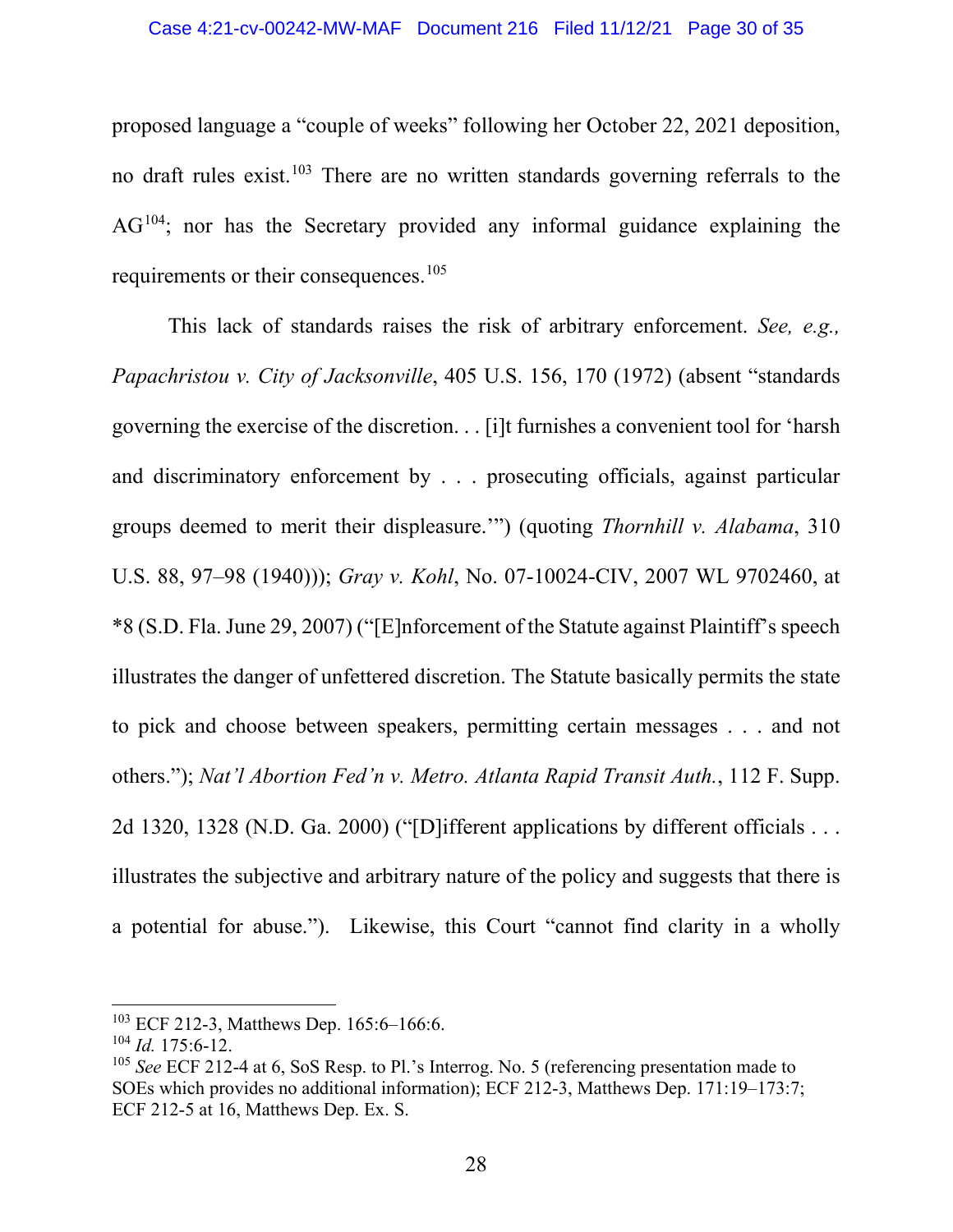ambiguous statute simply by relying on the benevolence or good faith of those enforcing it." *Wollschlaeger*, 848 F.3d at 1322 (citing *United States v. Stevens*, 559 U.S. 460, 480 (2010)).

Third, the Disclaimer and Disclosure Requirement contains no scienter requirement, meaning that HTFF (and potentially its canvassers) could face legal consequences simply for *unintentionally* not providing the mandatory disclaimer and disclosures.[106](#page-30-0) *Cf. Hill*, 530 U.S. at 732–33 (challenged statute was not void for vagueness because it only applied to people who "knowingly" committed the prohibited conduct and clearly defined the zones in which the prohibited conduct could not take place); *Jones v. Governor of Fla.*, 975 F.3d 1016, 1047 (11th Cir. 2020) ("[E]ven laws that are in some respects uncertain may be upheld against a vagueness challenge if they contain a scienter requirement." (quotation omitted)). As a result, even if HTFF does not ultimately face legal consequences, the potential danger of noncompliance and possible legal consequences forces them to alter their activities, chilling their core political speech. [107](#page-30-1)

Arbitrary enforcement concerns are not speculative; the Secretary inconsistently enforced Paragraph (3)(a) before SB 90. For example, it fined an organization \$150 for three late applications<sup>[108](#page-30-2)</sup> but imposed no fines on Count My

<span id="page-30-0"></span><sup>106</sup> ECF No. 212-1, HTFF Dep. 74:15–75:3; 75:12–25; 76:4–8 77:20–23; 78:6–17; 78:20–79:4; 117:11–14; 119:3–13; 120:21–25.

<span id="page-30-1"></span><sup>107</sup> ECF 212-1, HTFF Dep. 82:8–23; 117:2–15.

<span id="page-30-2"></span><sup>108</sup> ECF 212-50, Florida SoS-1813900-01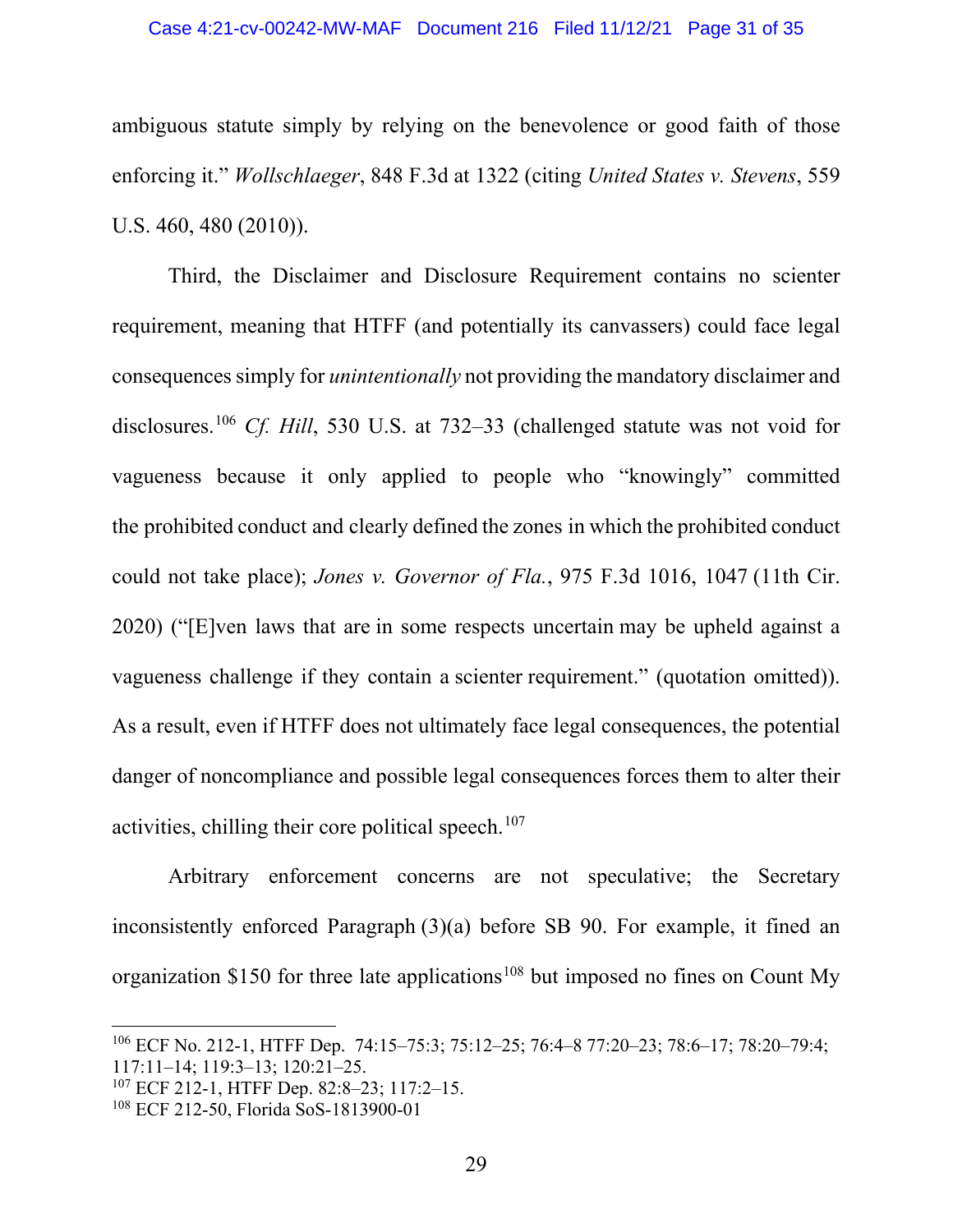Vote Florida after it delivered 67 late applications.<sup>[109](#page-31-0)</sup> The Secretary again recommended no further action against Count My Vote Florida when it delivered six applications after book closing<sup>[110](#page-31-1)</sup> and another three late, <sup>[111](#page-31-2)</sup> while recommending action against other  $3PVROs$  with twenty-five<sup>112</sup>and eleven<sup>[113](#page-31-4)</sup> late-delivered applications. Eventually the Secretary recommended a \$100 fine against Count My Vote Florida for two late applications and because it was a "habitual offender"<sup>114</sup>, but, for no articulated reason, removed that recommendation about three weeks later.<sup>[115](#page-31-6)</sup> The Secretary's repeated decisions to enforce  $\S$  97.0575(3) against some 3PVROs, but not others engaging in "egregious"[116](#page-31-7) violations, constitute inconsistent and arbitrary enforcement practices. The enforcement ambiguity inherent in the Disclaimer and Disclosure Requirement compounds the arbitrary enforcement risk.

Taken together, Section 97.0575's deficiencies and potential for arbitrary enforcement force 3PVROs to take unknown risks in order to pursue their First Amendment-protected voter registration activities, lest they invite unknown consequences for acts as simple as a canvasser—in the midst of an engaging

<span id="page-31-0"></span><sup>109</sup> ECF 212-47, Florida SoS-01819028-37.

<span id="page-31-1"></span><sup>110</sup> ECF 212-46, Florida SoS-01818897-902; ECF 212-44, Florida SoS-01818543-47.

<span id="page-31-2"></span><sup>111</sup> ECF 212-45, Florida SoS-01818558-62

<span id="page-31-3"></span><sup>112</sup> ECF 212-49, Florida SoS-01820988-91

<span id="page-31-4"></span><sup>113</sup> ECF 212-48, Florida SoS-01820983-87

<span id="page-31-5"></span><sup>114</sup> ECF 212-3, Matthews Dep. 134:22–135:9; 137:12–138:1.

<span id="page-31-6"></span><sup>115</sup> ECF 212-43, Florida SoS-01818002-08.

<span id="page-31-7"></span><sup>116</sup> ECF 212-3, Matthews Dep. 136:21–137:11.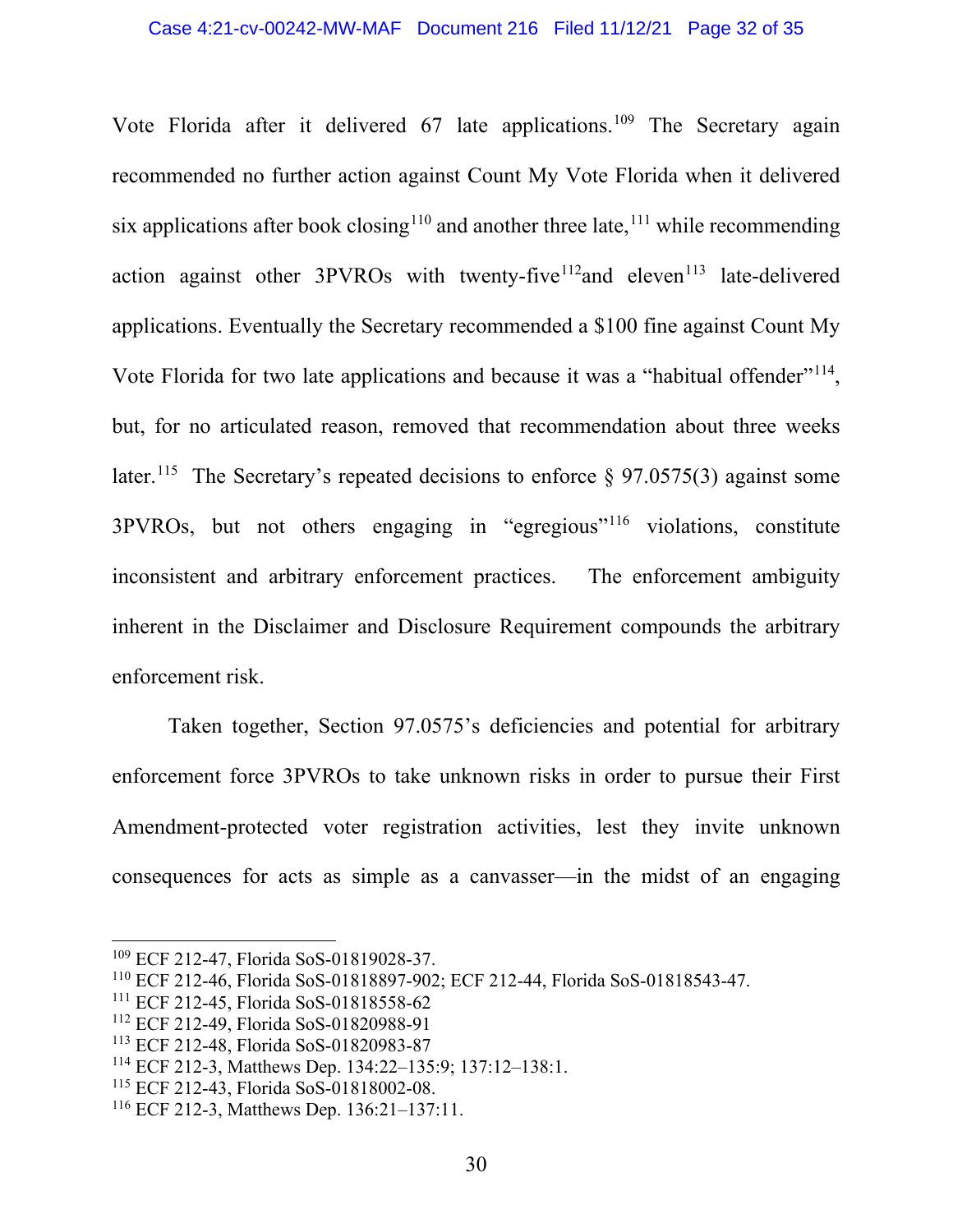interaction with a potential voter—forgetting to provide the mandatory disclaimer and disclosure. Accordingly, the Disclaimer and Disclosure Requirement is unconstitutionally vague in violation of the Due Process Clause.

## **3. HTFF is entitled to injunctive and declaratory relief.**

<span id="page-32-0"></span>To remedy these constitutional violations, Plaintiff seeks injunctive and declaratory relief. Constitutional violations establish per se irreparable harm. *See Elrod v. Burns*, 427 U.S. 347, 373 (1976) ("The loss of First Amendment freedoms… unquestionably constitutes irreparable injury."); HTFF has no adequate remedy at law for Florida's deprivation of its rights. *Ferrero v. Associated Materials, Inc*., 923 F.2d 1441 (11th Cir. 1991). The balance of hardships unquestionably favor HTFF, as Defendants suffer no cognizable injury by being prohibited from enforcing unconstitutional laws. Further, such relief would promote the public interest by eliminating the chilling effect of vague laws on free speech rights. *See Barrett v. Walker Cnty. Sch. Dist.*, 872 F.3d 1209, 1229 (11th Cir. 2017) (citing *eBay Inc. v. MercExchange, L.L.C.*, 547 U.S. 388, 391 (2006)); *MedImmune, Inc. v. Genentech, Inc.*, 549 U.S. 118, 127 (2007).

#### **CONCLUSION**

<span id="page-32-1"></span>WHEREFORE, Plaintiff respectfully requests that this Court enter summary judgment in its favor and award such other relief as may be necessary to effectuate the judgment.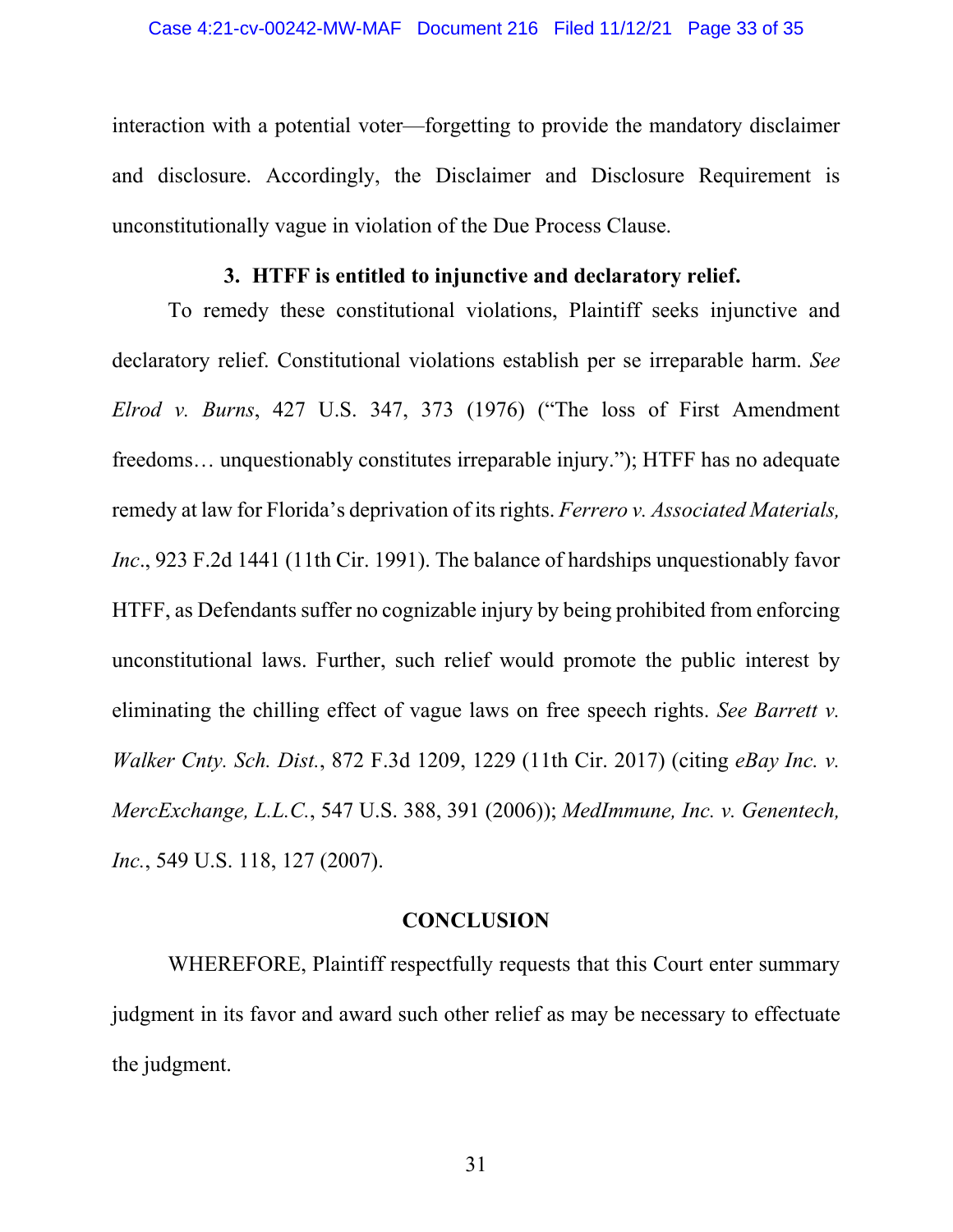Dated: November 12, 2021 Respectfully submitted,

*/s/ Emma Bellamy* Emma C. Bellamy Nancy G. Abudu (Fla. Bar No. 111881) Southern Poverty Law Center P.O. Box 1287 Decatur, GA 30031-1287 Main: (404) 521-6700 Fax: (404) 221-5857 [nancy.abudu@splcenter.org](mailto:nancy.abudu@splcenter.org) [emma.bellamy@splcenter.org](mailto:emma.bellamy@splcenter.org)

Michelle Kanter Cohen Jon Sherman Cecilia Aguilera Fair Elections Center 1825 K Street NW, Suite 450 Washington, DC 20006 Main: (202) 331-0114 [mkantercohen@fairelectionscenter.org](mailto:mkantercohen@fairelectionscenter.org) jsherman@fairelectionscenter.org [caguilera@fairelectionscenter.org](mailto:caguilera@fairelectionscenter.org)

Debra A. Dandeneau (Fla. Bar No. 0978360) Ivan A. Morales (Fla. Bar No. 0150101) Angela C. Vigil (Fla. Bar No. 0038627) BAKER & MCKENZIE LLP 1111 Brickell Avenue, Suite 1700 Miami, FL 33131 Tel: (305) 789-8900 [debra.dandeneau@bakermckenzie.com](mailto:debra.dandeneau@bakermckenzie.com) [ivan.morales@bakermckenzie.com](mailto:ivan.morales@bakermckenzie.com) [angela.vigil@bakermckenzie.com](mailto:angela.vigil@bakermckenzie.com)

*Attorneys for Plaintiffs*